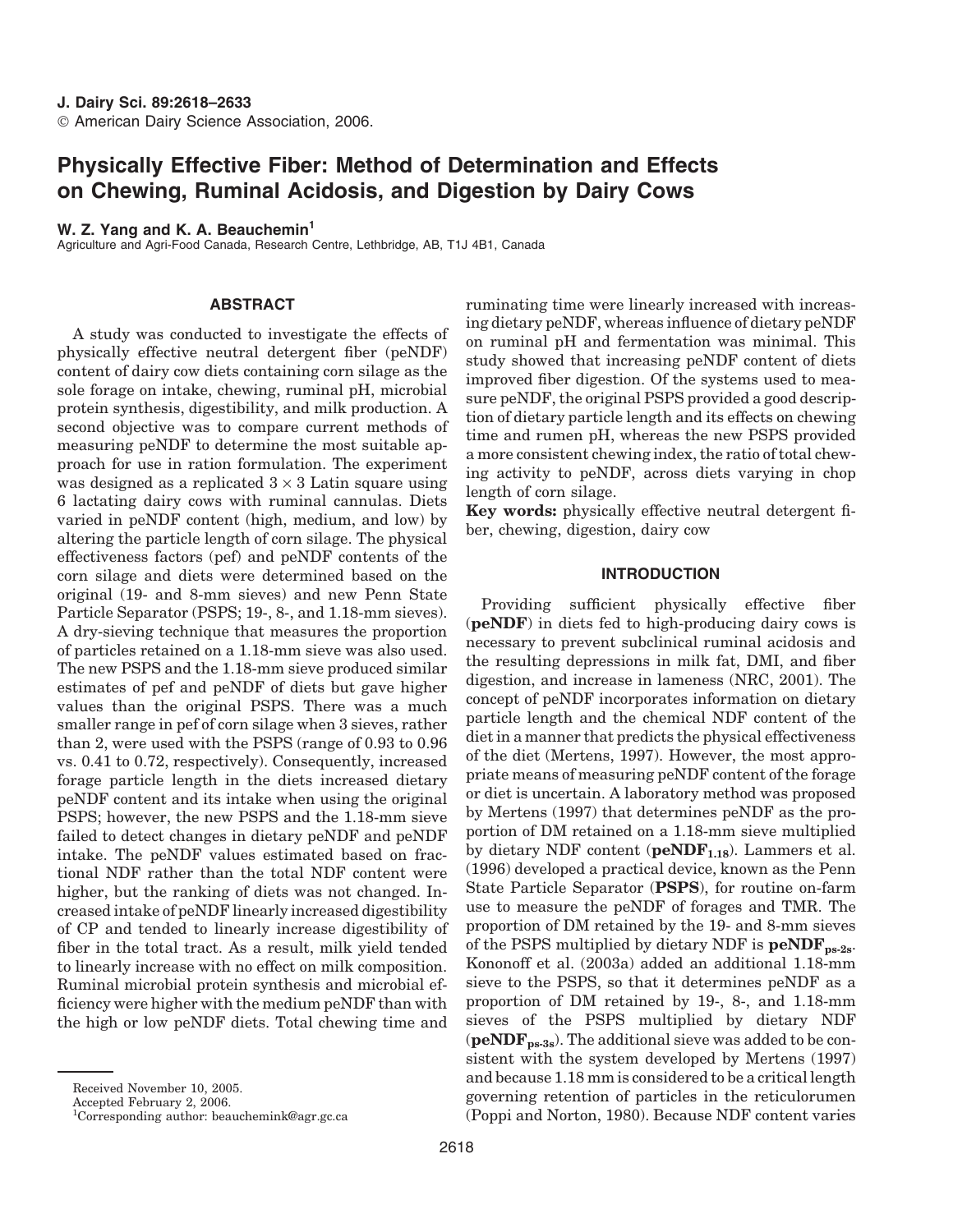among PSPS fractions, peNDF is sometimes determined as the amount of NDF retained by the PSPS, multiplied by the respective DM percentage of the individual sieves (Einarson et al., 2004).

It is unclear which measure of peNDF and what peNDF contents provide the most accurate estimation of chewing activity and ruminal pH in dairy cows, although a number of studies have been conducted in recent years (Yang et al., 2001; Krause et al., 2002b; Beauchemin et al., 2003; Kononoff et al., 2003b; Yansari et al., 2004; Beauchemin and Yang, 2005). These different methods of peNDF estimation result in very different values (Yang et al., 2001; Beauchemin et al., 2003; Einarson et al., 2004). Yansari et al. (2004) showed that chewing activity per unit intake of peNDF was consistent across diets varying in particle length when estimated using systems that incorporated a 1.18-mm sieve (i.e.,  $peNDF_{1.18}$  or  $peNDF_{ps-3s}$ ). A consistent ratio of chewing activity to peNDF is desirable in terms of predicting chewing time based on peNDF intake. However, in some studies,  $peNDF_{ps-3s}$  did not differentiate diets that differed in forage particle length (Kononoff and Heinrichs, 2003b).

Increased chewing activity as a result of increased peNDF intake can increase ruminal pH, and help minimize ruminal acidosis in dairy cows (Krause et al., 2002b; Yansari et al., 2004). However, this is not always the case; chewing activity can also increase with increasing intake of peNDF without affecting ruminal pH, particularly when diets contain highly fermentable carbohydrate sources (Kononoff et al., 2003b; Kononoff and Heinrichs, 2003a; Beauchemin and Yang, 2005). Thus, it is not clear whether systems of measuring peNDF are useful for predicting both chewing and ruminal pH.

A number of studies on the effects of peNDF on feed intake, digestibility, and milk production and composition have also been conducted (Krause et al., 2002a; Kononoff et al., 2003a; Plaizier, 2004; Yansari et al., 2004; Yang and Beauchemin, 2005). However, the results have been inconclusive due to differences in measuring peNDF.

The objectives of the present study were to determine the effect of increasing the peNDF content of a diet containing CS on feed intake, chewing activity, ruminal pH and fermentation, microbial protein synthesis, digestibility, and milk production in lactating dairy cows. The second objective was to determine the most appropriate method of determining peNDF for use in diet formulation to promote chewing and prevent ruminal acidosis. Thus, the peNDF content of the diets was determined using the PSPS with 2 and 3 sieves, and by expressing the values as a proportion of DM and NDF,

and using a dry sieving technique as particles retained on a 1.18-mm sieve (Mertens, 1997).

# **MATERIALS AND METHODS**

# *Corn Silage*

Whole plant corn (hybrid 39T68, Pioneer Hi-Bred International, Des Moines, IA) was harvested at a moisture content of 60% from a single field using a selfpropelled forage harvester (model FX58, New Holland, PA) set to obtain a theoretical cut length (**TCL**) of 28.6, 15.9, and 4.8 mm for long, medium, and short, respectively, with kernel processing at a 2-mm roll clearance. The chopped forages were ensiled on the same day in large silo bags (200-tonne capacity) for 2 mo before being used. Fermentation characteristics of the silage as sampled from the silo before starting the experiment are presented in Table 1. These analyses were conducted commercially by Cumberland Valley Analytical Service, Inc. (Maugansville, MD).

### *Cows and Diets*

Six multiparous lactating Holstein cows fitted with ruminal cannulas, averaging  $664 \pm 62$  kg of BW and 120  $\pm$  63 DIM, were assigned randomly to two 3  $\times$  3 Latin squares balanced for carryover effects. The 2 squares were conducted simultaneously. Cows were housed in individual tie stalls and offered a TMR 3 times daily at 0600, 1500, and 1800 h for ad libitum intake. Cows were cared for according to the Canadian Council on Animal Care Guidelines (Ottawa, ON, Canada).

Cows were offered 1 of 3 diets, which were chemically identical with approximately 54% of concentrate and 46% of corn silage (CS; Table 2), but differed in peNDF level: high, medium, and low. The 3 dietary peNDF levels were obtained using CS differing in particle length: long silage (high), medium silage (medium), and short silage (low) (Table 3). The diets were formulated using the Cornell-Penn-Miner System (CPMDairy, Version 3.0.4a; Cornell University, Ithaca, NY; University of Pennsylvania, Kennett Square, PA; and William H. Miner Agricultural Research Institute, Chazy, NY) to supply adequate ME and MP for a 650-kg cow producing 35 kg/d of milk containing 3.5% fat and 3.2% protein. Each period consisted of 11 d for adaptation to diets and 10 d for experimental measurements.

Feed offered and orts were measured for each cow and recorded daily during the last 10 d of the period to calculate feed intake. Samples of CS and each TMR were collected once weekly, and orts were collected daily and composited weekly by cow for particle distribution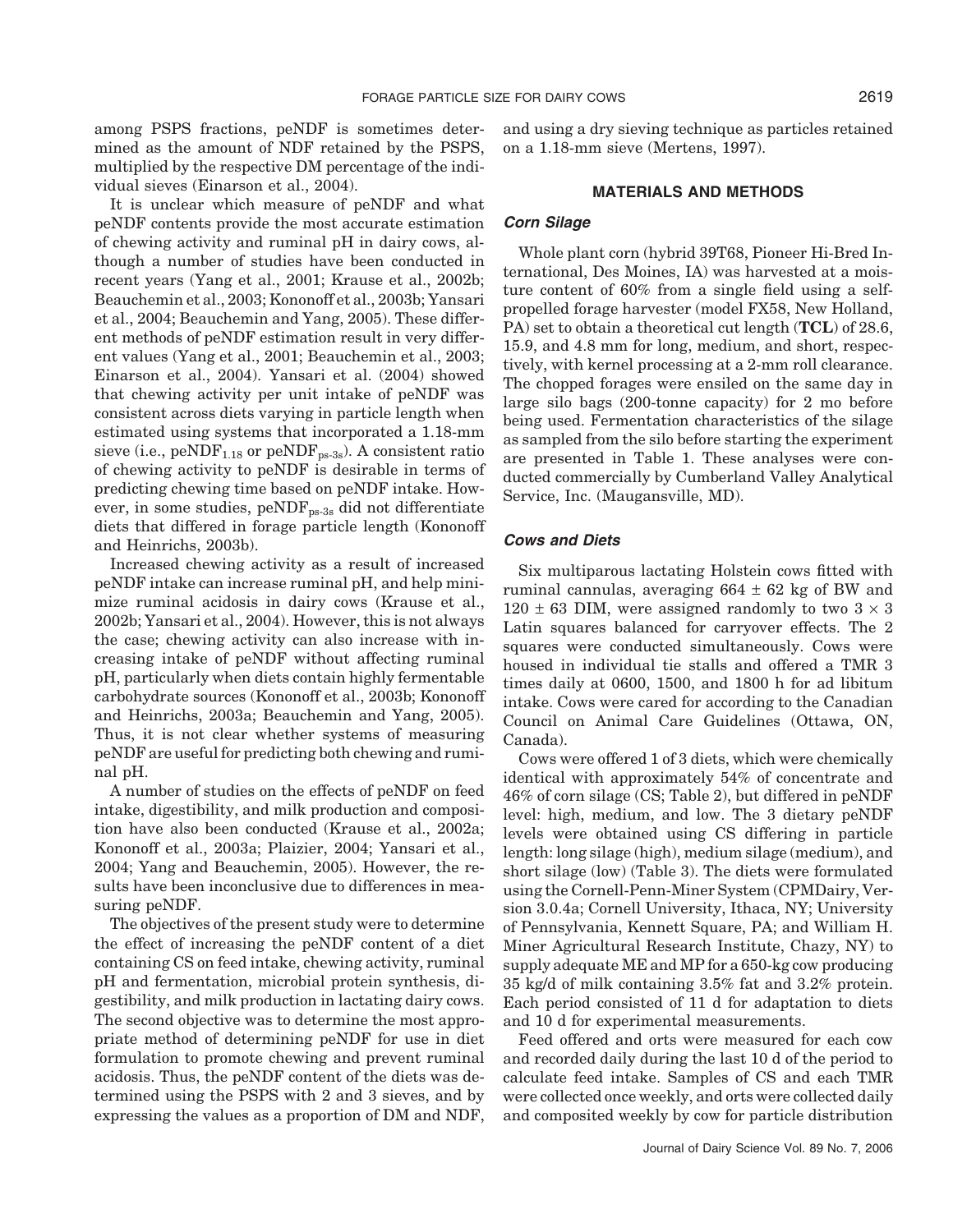|                           |                | Corn silages |        |         | Effects   |           |  |
|---------------------------|----------------|--------------|--------|---------|-----------|-----------|--|
| Item                      | Medium<br>Long |              | Short  | SE      | Linear    | Quadratic |  |
| Chemical composition      |                |              |        |         |           |           |  |
| DM, $%$                   | 45.3           | 47.8         | 44.2   | $1.2\,$ | <b>NS</b> | 0.04      |  |
| OM, % of DM               | 95.8           | 95.8         | 95.3   | 0.3     | <b>NS</b> | <b>NS</b> |  |
| NDF, % of DM              | 49.3           | 46.3         | 47.8   | $1.5\,$ | <b>NS</b> | 0.08      |  |
| ADF, % of DM              | 25.9           | 23.2         | 27.4   | $1.2\,$ | 0.12      | 0.05      |  |
| Starch, % of DM           | 28.0           | 28.6         | 27.1   | $1.5\,$ | <b>NS</b> | <b>NS</b> |  |
| $CP, \%$ of DM            | 9.7            | 9.6          | 9.8    | 0.1     | <b>NS</b> | <b>NS</b> |  |
| Fermentation <sup>1</sup> |                |              |        |         |           |           |  |
| pH                        | 4.09           | 4.13         | 4.10   |         |           |           |  |
| Lactic acid, % of DM      | 3.3            | 3.3          | 3.8    |         |           |           |  |
| Acetic acid, % of DM      | 1.04           | 0.75         | 1.66   |         |           |           |  |
| Propionic acid, % of DM   | < 0.01         | < 0.01       | < 0.01 |         |           |           |  |
| Ammonia, % of DM          | 0.7            | 0.2          | 0.5    |         |           |           |  |

**Table 1.** Chemical composition and fermentation parameters of corn silage

<sup>1</sup>Fermentation parameters were determined by Cumberland Valley Analytical Service, Inc. (Maugansville, MD) with a single representative sample.

 $NS = P > 0.15$ .

|                                                      |       | Diet   |       |                          |                                                                                         | Effects   |  |
|------------------------------------------------------|-------|--------|-------|--------------------------|-----------------------------------------------------------------------------------------|-----------|--|
| Item                                                 | Long  | Medium | Short | SE                       | Linear<br>$_{\rm NS}$<br>$_{\rm NS}$<br>NS<br>$_{\rm NS}$<br>$_{\rm NS}$<br>$_{\rm NS}$ | Quadratic |  |
| Ingredients, %                                       |       |        |       |                          |                                                                                         |           |  |
| Corn silage, long cut                                | 45.8  |        |       |                          |                                                                                         |           |  |
| Corn silage, medium cut                              |       | 45.8   |       |                          |                                                                                         |           |  |
| Corn silage, short cut                               |       |        | 45.8  |                          |                                                                                         |           |  |
| Corn grain, dry-rolled <sup>2</sup>                  | 34.3  | 34.3   | 34.3  |                          |                                                                                         |           |  |
| Corn gluten meal                                     | 1.83  | 1.83   | 1.83  |                          |                                                                                         |           |  |
| Heat-treated canola meal (Alberta Gold) <sup>3</sup> | 1.83  | 1.83   | 1.83  |                          |                                                                                         |           |  |
| Soybean meal                                         | 11.45 | 11.45  | 11.45 |                          |                                                                                         |           |  |
| Beet molasses                                        | 0.46  | 0.46   | 0.46  |                          |                                                                                         |           |  |
| Urea                                                 | 0.46  | 0.46   | 0.46  |                          |                                                                                         |           |  |
| Calcium carbonate                                    | 1.28  | 1.28   | 1.28  |                          |                                                                                         |           |  |
| Dicalcium phosphorus                                 | 0.64  | 0.64   | 0.64  | $\overline{\phantom{0}}$ |                                                                                         |           |  |
| Vitamin-mineral mix <sup>4</sup>                     | 1.01  | 1.01   | 1.01  |                          |                                                                                         |           |  |
| Canola oil                                           | 0.69  | 0.69   | 0.69  |                          |                                                                                         |           |  |
| Binding agent                                        | 0.18  | 0.18   | 0.18  |                          |                                                                                         |           |  |
| Flavoring agent                                      | 0.01  | 0.01   | 0.01  |                          |                                                                                         |           |  |
| $YbCl3$ (34.5% wt/wt), digestive marker              | 0.04  | 0.04   | 0.04  |                          |                                                                                         |           |  |
| Chemical composition                                 |       |        |       |                          |                                                                                         |           |  |
| DM, $%$                                              | 62.6  | 63.6   | 61.7  | 0.6                      |                                                                                         | 0.08      |  |
| OM, % of DM                                          | 93.1  | 93.1   | 93.2  | 0.3                      |                                                                                         | <b>NS</b> |  |
| $CP, \%$ of DM                                       | 16.8  | 16.5   | 16.5  | $0.2\,$                  |                                                                                         | <b>NS</b> |  |
| NDF, % of DM                                         | 31.6  | 30.6   | 31.2  | 0.4                      |                                                                                         | 0.02      |  |
| NDF from forages, % of NDF                           | 71.4  | 69.3   | 70.2  | $2.2\,$                  |                                                                                         | <b>NS</b> |  |
| ADF, % of DM                                         | 15.1  | 13.0   | 14.9  | 0.6                      |                                                                                         | 0.05      |  |
| Starch, % of DM                                      | 41.2  | 40.8   | 39.7  | 0.4                      | 0.06                                                                                    | <b>NS</b> |  |

| Table 2. Ingredients and chemical composition of the total mixed diet <sup>1</sup> (DM basis) |  |  |  |  |  |
|-----------------------------------------------------------------------------------------------|--|--|--|--|--|
|-----------------------------------------------------------------------------------------------|--|--|--|--|--|

<sup>1</sup>Diet was formulated with CPMDairy 3.0.4a; peNDF = physically effective NDF.

<sup>2</sup>Chemical composition of corn grain (DM basis) was 95.3, 12.3, 2.7, and 9.7% for OM, NDF, ADF, and CP, respectively.

3 Canbra Foods Ltd., Lethbridge, AB, Canada.

4 Contained 58.8% NaCl, 16.0% Dynamate (Pitman Moore, Inc., Mundelein, IL; 18% K, 11% Mg, 22% S, 1000 mg Fe /kg),  $2\%$  ZnSO<sub>4</sub>·H<sub>2</sub>O,  $2.4\%$  MnSO<sub>4</sub>·4H<sub>2</sub>O,  $0.01\%$  CoSO<sub>4</sub>·6H<sub>2</sub>O,  $0.009\%$  Na<sub>2</sub>SeO<sub>3</sub>, 0.01% ethylenediamine dihydroiodide, 0.8% CuSO45H2O, 2,000,000 IU/kg of vitamin A, 200,000 IU/kg of vitamin D and 2,000 IU/kg of vitamin E.

 $NS = P > 0.15$ .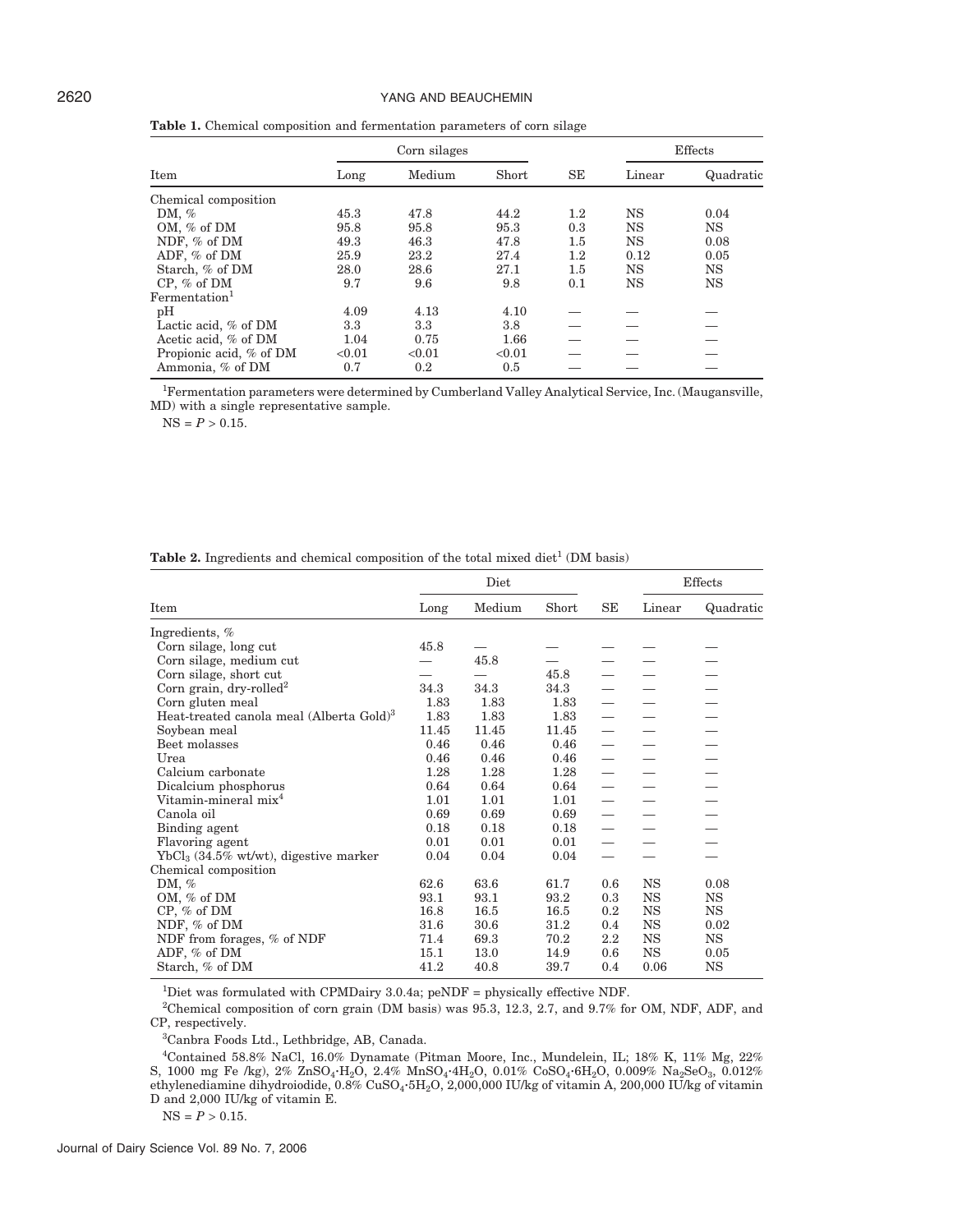|                                                                 |         | Particle length |       |         | <b>Effects</b> |           |  |
|-----------------------------------------------------------------|---------|-----------------|-------|---------|----------------|-----------|--|
| Item                                                            | Long    | Medium          | Short | SE      | Linear         | Quadratic |  |
| PSPS <sup>1</sup>                                               |         |                 |       |         |                |           |  |
| % DM retained on sieves                                         |         |                 |       |         |                |           |  |
| $19 \text{ mm}$                                                 | 10.2    | 8.3             | 2.7   | 0.6     | 0.01           | 0.02      |  |
| $8 \text{ mm}$                                                  | 61.3    | 59.8            | 38.7  | 0.6     | 0.01           | 0.01      |  |
| $1.18$ mm                                                       | 24.0    | 27.6            | 51.5  | 0.5     | 0.01           | 0.01      |  |
| Pan                                                             | 4.5     | 4.3             | 7.2   | 0.3     | 0.01           | 0.01      |  |
| $\mathrm{pcf}_{\mathrm{ps}\text{-}2\mathrm{s}}$                 | 0.72    | 0.68            | 0.41  | 0.01    | 0.01           | 0.01      |  |
| $\rm{pcf}_{\rm{ps-3s}}$                                         | 0.96    | 0.96            | 0.93  | 0.01    | 0.01           | 0.01      |  |
| $\text{peNDF}_{\text{ps-2s}},$ % of DM                          | 35.2    | 31.5            | 17.4  | 1.0     | 0.01           | 0.01      |  |
| $peNDF_{ps-2sndf}$ , % of DM                                    | 38.2    | 34.6            | 19.8  | 0.7     | 0.01           | 0.01      |  |
| $peNDF_{ps-3s}$ , % of DM                                       | 47.0    | 44.3            | 44.4  | $1.5\,$ | 0.07           | NS        |  |
|                                                                 | 50.1    | 48.2            | 47.3  | 0.6     | 0.03           | NS        |  |
| peNDF <sub>ps-3sndf</sub> , % of DM<br>Dry sieving <sup>2</sup> |         |                 |       |         |                |           |  |
| % DM retained on sieves                                         |         |                 |       |         |                |           |  |
| $9.5 \text{ mm}$                                                | 15.6    | 15.4            | 6.2   | 4.2     | $_{\rm NS}$    | <b>NS</b> |  |
| $6.7 \text{ mm}$                                                | 18.2    | 19.5            | 10.1  | 4.0     | 0.04           | 0.11      |  |
| $3.35$ mm                                                       | 35.3    | 31.1            | 35.4  | 2.0     | NS             | 0.14      |  |
| $1.18$ mm                                                       | 22.3    | 24.1            | 29.7  | 3.4     | 0.12           | <b>NS</b> |  |
| $0.6 \text{ mm}$                                                | 4.6     | 5.5             | 10.4  | 1.1     | 0.01           | 0.04      |  |
| $0.15$ mm                                                       | $2.2\,$ | 3.3             | 5.2   | 1.1     | 0.01           | NS        |  |
| $< 0.15$ mm                                                     | 1.9     | 1.0             | 3.0   | 0.9     | NS             | 0.14      |  |
| $\text{ref}_{1.18}$                                             | 0.91    | 0.90            | 0.82  | 0.02    | 0.01           | 0.06      |  |
| peNDF <sub>1.18</sub> , % of DM                                 | 45.0    | 41.8            | 39.0  | 2.2     | 0.01           | NS        |  |

**Table 3.** Particle size distribution, physical effectiveness factors (pef), and physically effective fiber (peNDF) contents of corn silage (CS)

 $NS = P > 0.15$ .

<sup>1</sup>Particle size distribution of CS was measured using the Penn State Particle Separator (PSPS, Kononoff et al., 2003a);  $\text{perf}_{ps-2s}$  and  $\text{perf}_{ps-3s}$  = physical effectiveness factor determined as the proportion of particles retained on 2 sieves (Lammers et al., 1996) and on 3 sieves (Kononoff et al., 2003a), respectively; peNDF<sub>ps-</sub>  $_{2s}$  and peNDF<sub>ps-3s</sub> = physically effective NDF determined as NDF content of CS multiplied by pef<sub>ps-2s</sub> and pef<sub>ps-3s</sub>, respectively; peNDF<sub>ps-2sndf</sub> and peNDF<sub>ps-3sndf</sub> = proportion of NDF retained on 2 sieves (Lammers et al., 1996) or on 3 sieves (Kononoff et al., 2003a), respectively.

<sup>2</sup>Particle size distribution of CS was measured by dry sieving using a vertical oscillating sieve shaker (Analysette 3; Fritsch, Oberstein, Germany) equipped with a stack of sieves (W. S. Tyler, Inc., Mentor, OH) arranged in descending mesh size;  $\text{ref}_{1.18}$  = physical effectiveness factor based on DM retained on a 1.18mm sieve (Mertens, 1997); peNDF1.18 = physically effective NDF determined as NDF content of feed multiplied by  $\text{pcf}_{1.18}$ .

analysis and DM determination, and then composited by period for each cow. The composited samples were dried in an oven at 55°C for 48 h, ground through a 1 mm diameter sieve (standard model 4, Arthur Thomas Co., Philadelphia, PA), and retained for chemical analysis.

# *Meal Duration and Feeding Behavior*

Feeding behavior was monitored for 48 h on d 13 to 15 of the period. Mangers attached to load cells (Omega Engineering Inc., Stamford, CT) that were connected to a computer were used to measure the feed weight over time. An average weight was obtained every 11 s, and stored using Collect software (Labtronics, Inc., Guelph, ON, Canada). During feeding activity, the weight of the manger decreased. Feeding activity was separated into meals using a meal criterion of 27 min as outlined by DeVries et al. (2003). A meal criterion is the minimum time interval between 2 meals and is used to determine meal frequency and meal duration. A meal was defined as eating activity greater than 30 s and more than 300 g of feed being removed from the feeder. Rate of DMI was calculated as the ratio of DM ingested and duration of the meal.

# *Chewing Activity*

Chewing activity was measured concurrently with feeding behavior. Cows were fitted for 48 h with leather halters that measured jaw movements. Each halter contained a piezo disk (Edmund Scientific Company, Barrington, NJ), which was inserted within the halter, and positioned under the jaw. Chewing action places stress on the disk generating an electrical signal, which is then processed and counted as a single jaw movement. A datalogger (Campbell Scientific, Inc., Logan, UT) was used to receive the output signal from each cow. The number of jaw movements was summed each minute and stored for subsequent analysis. The jaw movements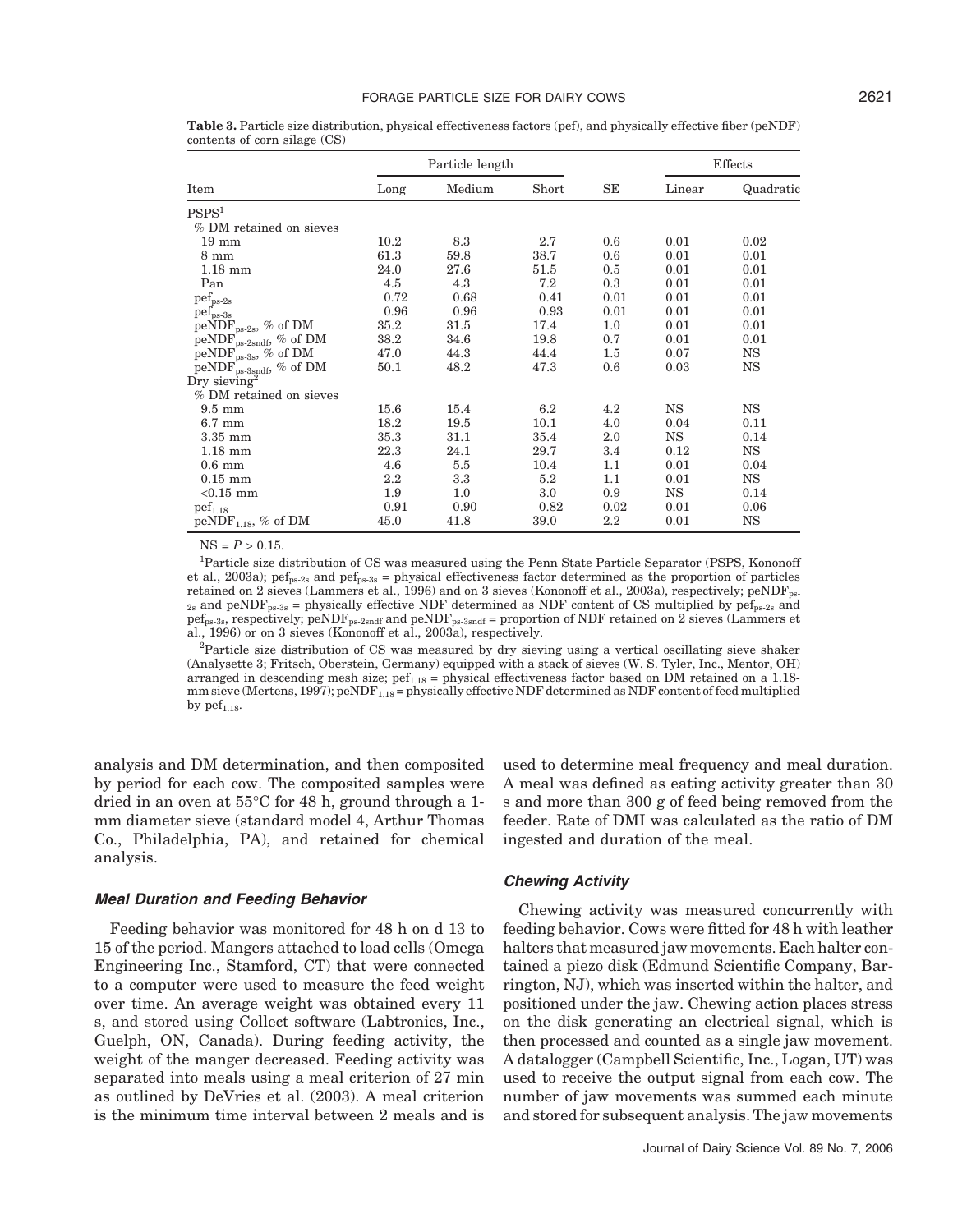were then designated as eating or ruminating chews based on several criteria. Jaw movements were considered as eating chews if they occurred during a meal (i.e., duration of the eating activity was greater than 30 s and more than 300 g of feed was removed from the feeder during the meal). Jaw movements were designated as ruminating chews if they did not occur during a meal and rate of chewing exceeded 30 chews/min. All other jaw movements were considered associated with licking, drinking, and grooming and were not included in the eating or ruminating categories. Total number of chews was calculated as the sum of eating and ruminating chews. Total time spent eating, ruminating, and chewing (eating + ruminating) was based on the duration of chewing activity.

# *Ruminal pH and Fermentation*

Ruminal pH was monitored for 48 h concurrent with measurements of feeding behavior and chewing activity. The pH was measured using an industrial electrode (model S650-CDHF, Sensorex, Garden Grove, CA) linked to a pH controller (model PHCN-37, Omega Engineering Inc.) as described in detail by Penner et al. (2006). The electrodes were suspended approximately 60 cm in the rumen using a cable that was anchored to the ruminal cannula plug. The electrode was weighted down to ensure submersion within the rumen contents. This indwelling continuous ruminal pH measurement device results in values that are about 0.05 units lower than manual measurements of pH taken from the same location within the rumen (Penner et al., 2006). The electrodes were covered with a perforated guard to prevent them from coming into direct contact with the rumen wall. The pH electrodes were removed from the rumen for 20 min daily between 1400 and 1430 h for calibration using pH 4.0 and 7.0 standards. Continuous measurements from the indwelling probe were sent to a datalogger (Campbell Scientific, Inc.) every 5 s and averaged every 5 min. Ruminal pH data were summarized daily for each cow as mean pH, minimum pH, area between the observed pH and a line drawn at pH 5.8 or 5.5, and time (h) under pH 5.8 or 5.5. The minimum pH value for each day and each cow was obtained from the raw input data using PROC MEANS (SAS Institute, 1996). The area was calculated by adding the absolute value of negative deviations in pH from 5.5 or 5.8 for each 5-min interval. A ruminal pH of 5.8 was chosen as benchmark because this threshold value is often used to indicate subclinical ruminal acidosis. The pH of 5.5 was used to further categorize subclinical ruminal acidosis in terms of severity.

Ruminal fluid was collected on d 13 at 0900, 1300, and 1600 h from multiple sites in the rumen for VFA

and NH3 N determination. Samples were immediately squeezed through 4 layers of cheesecloth with a mesh size of  $250 \mu m$ . Five milliliters of filtrate was preserved by adding 1 mL of  $25\%$  HPO<sub>3</sub> and used to determine VFA, and 5 mL of filtrate was preserved by adding 1 mL of  $1\%$  H<sub>2</sub>SO<sub>4</sub> and used to determine NH<sub>3</sub> N. The samples were subsequently stored frozen at –20°C until analyzed.

# *Apparent Digestion in the Total Tract*

Apparent total tract digestion of nutrients was measured using  $YbCl<sub>3</sub>$  (Rhône-Poulenc Inc., Shelton, CT). Ytterbium product was mixed into the concentrate portion of the diets at a rate of  $400$  g of YbCl<sub>3</sub>/t of concentrate to achieve intake of approximately 1 g of Yb/d per cow. Fecal samples (approximately 200 g, wet weight) were collected for each cow from the rectum twice daily at various times during the last 6 d of the period. Samples were immediately subsampled (about 50 g), composited across sampling times for each cow and each period, dried at 55°C, ground to pass a 1-mm sieve (standard model 4, Arthur Thomas Co.), and stored for chemical analysis. Apparent nutrient digestibility in the total tract was calculated from concentrations of Yb and nutrients in the diet, orts, and feces using the following equation: apparent digestibility =  $100 - [100]$  $\times$  (Yb<sub>d</sub>/Yb<sub>f</sub>)  $\times$  (N<sub>f</sub>/N<sub>d</sub>)], where Yb<sub>d</sub> = Yb concentration in the diet actually consumed (i.e., after adjustment for  $Yb$  concentration of orts),  $Yb_f = Yb$  concentration in the feces,  $N_f$  = concentration of the nutrient in the feces, and  $N_d$  = concentration of the nutrient in the diet actually consumed.

# *Microbial Protein Synthesis*

A mixed ruminal liquid and solid sample (about 0.8 L) from various locations of the rumen was obtained daily from each cow during the last 5 d of the period. Samples were squeezed immediately through 4 layers of cheesecloth. Ruminal particles obtained by squeezing were blended (400 g of particles plus 400 mL of 0.9% NaCl) in a Waring blender (Waring Products Division, New Hartford, CT) for 1 min, and then squeezed through 4 layers of cheesecloth. Filtrates from squeezed and strained homogenate were mixed, centrifuged (800  $\times g$  for 10 min at 4<sup>o</sup>C) to remove protozoa and feed particles, and the supernatant was centrifuged (27,000  $\times g$  for 30 min at 4<sup>o</sup>C) to obtain a mixed ruminal bacteria pellet. Bacterial isolates were accumulated by period for each cow, freeze-dried, and ground using a ball mill (Mixer Mill MM2000; Retsch, Haan, Germany) to a fine powder for chemical determination.

Total urine was collected from each cow on d 16 to 18 using indwelling Foley catheters (26 French, 75-cc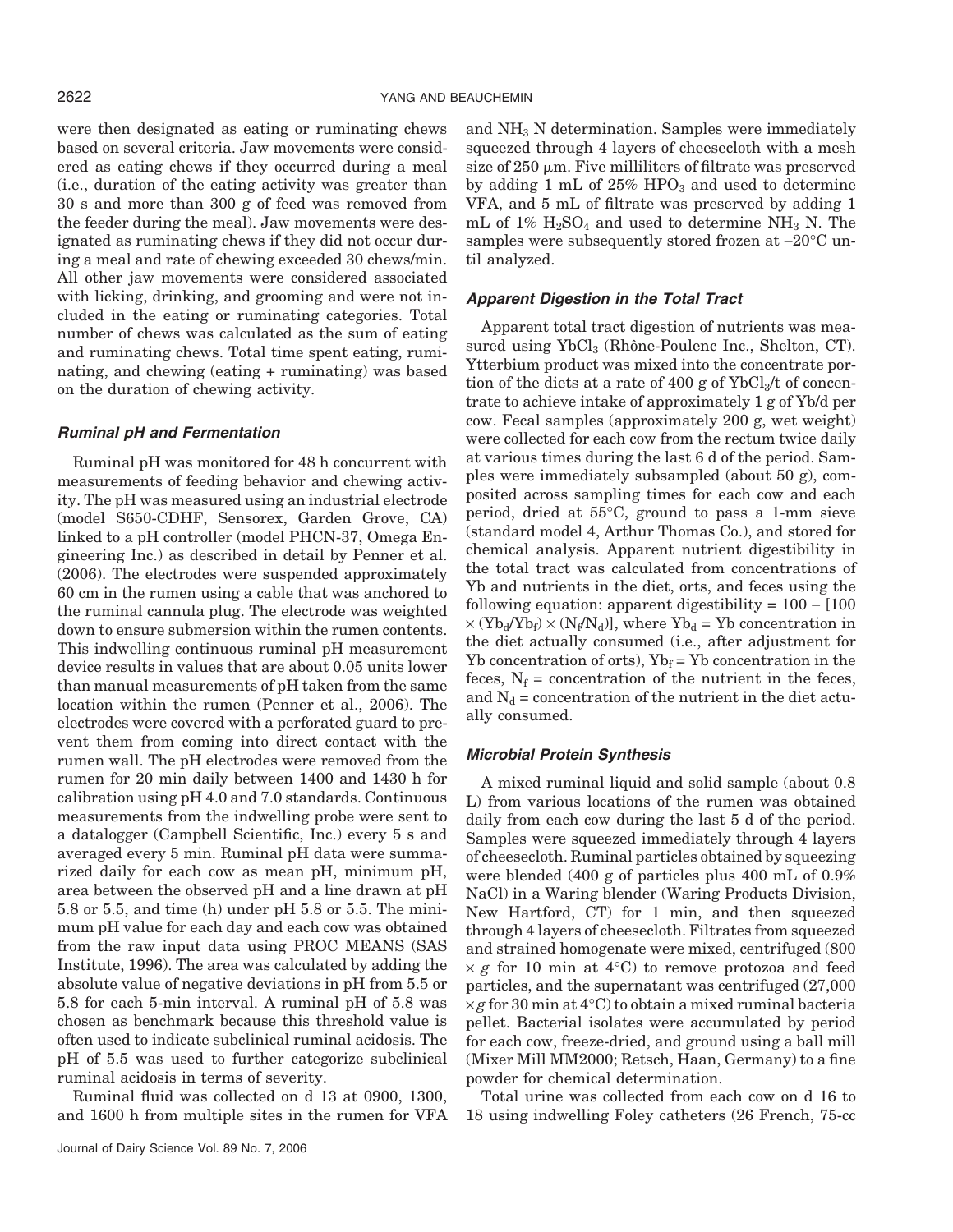ballon; C. R. Bard, Inc., Covington, GA), which were inserted on d 16 of each experimental period. Fresh containers with 600 mL of  $4 N H_2SO_4$  were attached to catheters at 1100 and 2300 h to obtain daily samples  $(\text{final pH} < 3)$ . Urine output was measured every 12 h for 2 d, and then 2 sets of 3-mL aliquots were taken, diluted to 15 mL with distilled water, and stored at −20°C for analysis of allantoin and uric acid.

Total purine derivatives (**PD**) excreted (mmol/d) were estimated as the sum of uric acid and allantoin. Excretion of the endogenous PD was assumed constant at 0.385 mmol/kg of  $BW^{0.75}$  for individual cows (Chen and Gomes, 1992). Purine absorption of microbial origin was calculated as: (total PD excreted − endogenous PD)/ 0.85 (Chen and Gomes, 1992). Synthesis of microbial N within the rumen was calculated as: (purine absorption  $\times$  70)/(purine N:total N in mixed rumen bacteria  $\times$  $0.83 \times 1,000$  (Chen and Gomes, 1992). The average purine N:total N in mixed rumen bacteria measured in this study was 0.129.

# *Chemical Analyses*

Dry matter content of the ingredients (silage, grain, concentrate mix) and TMR was determined by oven drying at 55°C for 48 h. Analytical DM content of ovendried samples was determined by drying at 135°C for 3 h (AOAC, 1990). The OM content was calculated as the difference between DM and ash contents, with ash determined by combustion at 550°C overnight. The NDF and ADF contents were determined using the methods described by Van Soest et al. (1991) with amylase and sodium sulfite used in the NDF procedure. Starch was determined by enzymatic hydrolysis of  $\alpha$ linked glucose polymers as described by Rode et al. (1999). Content of Yb in the TMR, orts, and fecal samples was determined using inductively coupled plasma optical emission spectroscopy according to the AOAC method (1990) modified such that no KCl was used during sample digestion. Content of N in the samples was determined according to the method of Smith and Tabatabai (2004) by flash combustion, chromatographic separation, and thermal conductivity detection (Carlo Erba Instruments, Milan, Italy). Ruminal VFA were separated and quantified by gas chromatography (Varian 3700; Varian Specialties Ltd., Brockville, ON) using a 15-m (0.53-mm i.d.) fused silica column (DB-FFAP column; J and W Scientific, Folsom, CA). Ammonia content of ruminal samples was determined using the method described by Weatherburn (1967) modified to use a plate reader. Allantoin in urine was determined by autoanalyzer using the procedure of Pentz (1969) with modifications by Lindberg and Jansson (1989). Uric acid was determined using a commercial kit (no.

292; Sigma Chemical Co., St. Louis, MO). Purine content in the bacterial pellet was determined using the procedure of Zinn and Owens (1986).

The pef of CS and TMR were determined using dry sieving techniques. Firstly, pef was determined using the PSPS as the proportion of DM retained on 2 sieves: 19 and 8-mm (**pefps-2s**; Lammers et al., 1996) or on 3 sieves: 19, 8, and 1.18-mm (pef<sub>ps-3s</sub>; Kononoff et al., 2003a). The NDF content of the original sample and of all materials retained on the sieves was measured. The pef was also determined using a vertical oscillating sieve shaker (Analysette 3; Fritsch, Oberstein, Germany) equipped with a stack of sieves (W. S. Tyler, Inc., Mentor, OH) arranged in descending mesh size. Sieve mesh sizes for the shaker were 9.5, 6.7, 3.35, 1.18, 0.6, and 0.15 mm. Approximately 15 g of feed was placed on the top sieve, and the stack of sieves was shaken until the distribution of material did not change (approximately 10 min). In this case, the pef was determined based on the proportion of DM retained on the 1.18-mm sieve ( $\mathbf{perf}_{1.18}$ ), according to Mertens (1997).

The peNDF<sub>ps-2s</sub>, peNDF<sub>ps-3s</sub>, and peNDF<sub>1.18</sub> were calculated by multiplying NDF content of the feed by the  $\mathrm{pcf}_{\mathrm{ps}\text{-}2\mathrm{s},\mathrm{pcf}_{\mathrm{ps}\text{-}3\mathrm{s}},}$  and  $\mathrm{pcf}_{1.18}$ , respectively. The peNDF was also calculated (**peNDF**<sub>ps-2sndf</sub> and **peNDF**<sub>ps-3sndf</sub>) as the proportion of NDF retained on 2 and 3 sieves of the PSPS.

## *Statistical Analyses*

The data were analyzed using the mixed model procedure of SAS (SAS Institute, 1996) to account for effects of square, period within square, cow within square, and treatment. The treatment was considered a fixed effect; square, period within square, and cow within square were considered random effects. Estimation method was restrictive maximum likelihood (REML) and the degrees of freedom method was Kenward-Rogers. Data for feeding behavior, chewing activity, and ruminal pH were summarized by day and then analyzed using the same mixed model but with day included as a repeated measure using compound symmetry. Similarly, data for VFA and ammonia were analyzed by sampling time using repeated measures techniques. Data for particle distribution, pef, and peNDF of forages and diets were averaged by period and analyzed by including particle length as a fixed effect and period as a random effect. Linear and quadratic orthogonal contrasts were tested using the CONTRAST statement of SAS. Pearson correlation coefficients were estimated using the CORR procedure of SAS. Effects of the factors were declared significant at *P* < 0.05 unless otherwise noted; trends were discussed at  $P < 0.15$ .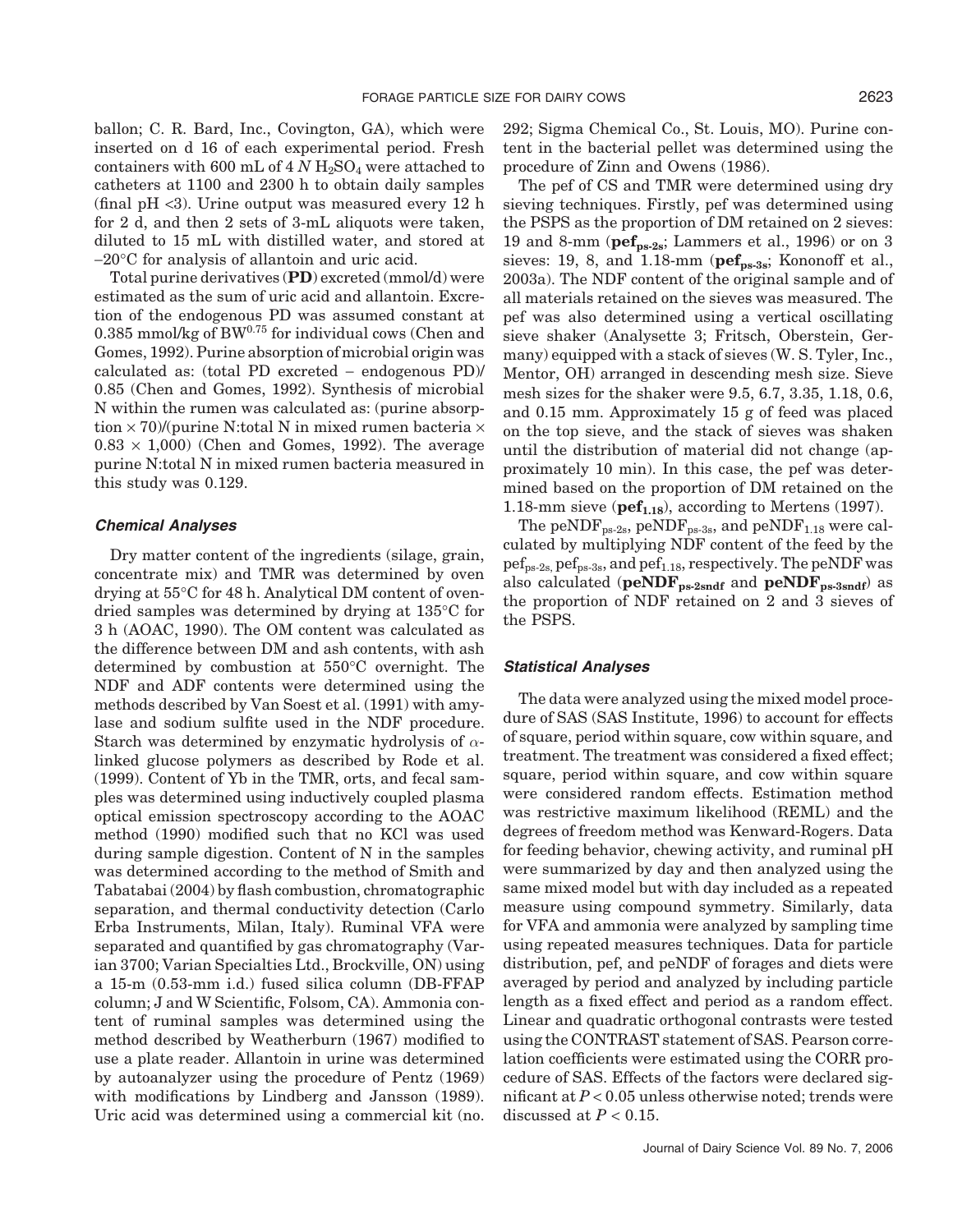# **RESULTS AND DISCUSSION**

#### *Silage and Diet Composition*

The silages were well preserved based on the fermentation parameters and the lack of visual signs of spoilage (Table 1). Overall, the silages were very similar in nutrient profiles, even though there were some small statistically significant differences detected. Specifically, contents of DM, NDF, and ADF of CS were quadratically affected by TCL with no effect on starch and CP contents. Higher DM content of medium-cut CS compared with long- and short-cut CS was unexpected because it was harvested first. Reduced TCL of CS from long to medium tended to decrease NDF (*P* < 0.06) and ADF  $(P < 0.11)$  contents, with no further reduction in NDF and a small increase in ADF content as TCL was reduced from medium to short. Decreased NDF content by decreasing TCL of CS was reported in several studies (Bal et al., 2000; Schwab et al., 2002). However, those studies also reported a concomitant change in starch concentration that was not observed in the present study. It is likely that the observed variations in nutrient content of CS were caused by sampling. In support of this theory, Bal et al. (2000) noted that sampling was more uniform for finely chopped CS than for longer chopped silage. Variations in chemical composition of the diets reflected those of the CS used because the diets differed in the TCL of CS (Table 2).

# *Particle Length and Physically Effective Fiber*

As expected, the values for pef and peNDF obtained using the PSPS with 3 sieves ( $\text{pef}_{\text{ps-3s}}$ ,  $\text{peNDF}_{\text{ps-3s}}$ , and  $peNDF_{ps-3sndf}$ ) were greater than those obtained using  $2$  sieves (pef<sub>ps-2s</sub>, peNDF<sub>ps-2s</sub>, and peNDF<sub>ps-2sndf</sub>), because of the materials retained on the 1.18-mm sieve (Table 3). In general, particle size distribution, pef, and peNDF of CS measured using the PSPS with either 2 or 3 sieves decreased linearly or quadratically with decreased TCL. However, there was a much smaller range in pef of CS when 3 sieves, rather than 2, were used (range of 0.93 to 0.96 vs. 0.41 to 0.72). As a result, the range in peND $F_{ps-2s}$  and peND $F_{ps-2s}$ <sub>2sndf</sub> with decreasing TCL of CS was greater than that of peNDF<sub>ps-3s</sub> and peNDF<sub>ps-</sub> 3sndf. Thus, using the PSPS with 3 sieves, expressed on the basis of proportion DM or NDF, did not greatly differentiate the peNDF content of diets varying in chop length of silage.

The present results are in agreement with other reports that used the new PSPS to measure particle distribution of CS. Soita et al. (2005) reported that almost all (99%) the sample was retained by the PSPS when the 1.18-mm sieve was used, and furthermore, there was no differentiation between long- (19.1 mm) and short- (9.5 mm) cut CS. Similarly, no difference in pef was obtained for long- (22.3 mm) and short- (4.8 mm) cut CS in the study by Kononoff and Heinrichs (2003b). In contrast, distinct differences in pef were observed for alfalfa hay measured using the new PSPS for forages with a TCL of 19, 10, and 2 mm (Yansari et al., 2004). It appears that the new PSPS may not be suitable for determining the pef of some forages, including CS.

The higher values for peNDF when expressed on the basis of fractional NDF (peNDF<sub>ps-2sndf</sub> and peNDF<sub>ps-</sub>  $_{3\text{snd}}$ ) than on the basis of total NDF (peNDF<sub>ps-2s</sub> or  $peNDF_{ps-3s}$ ) were expected due to the higher NDF content of the material on the 19- and 8-mm sieves relative to the total NDF content of CS (Kononoff and Heinrichs, 2003b).

Quadratic effects of TCL on pef and peNDF indicated that the increase in the proportion retained on the 19 and 8-mm sieves was substantial from short (4.8 mm) to medium (15.9 mm) cut, but there was virtually no further increase for further increasing TCL from medium to long (28.6 mm) cut. In fact, Kononoff and Heinrichs (2003b) reported an 18% increase in pe $f_{\text{ns-2s}}$  (from 0.72 to 0.85) for CS when TCL increased from 4.8 to 22.3 mm, whereas there was no increase in the proportion of long particles (retained by an 8.98-mm sieve) when the TCL of CS increased from 19 to 32 mm (Onetti et al., 2003).

The PSPS pe $f_{1,18}$  measured using dry sieving with a vertical oscillating sieve shaker, was also quadratically increased  $(P < 0.06)$  with increasing TCL of CS, but  $\text{pcf}_{1.18}$  was lower than  $\text{pcf}_{\text{ps-3s}},$  especially for short-cut CS. Yansari et al. (2004) also found that estimates of pef<sub>1.18</sub> and pef<sub>ps-3s</sub> were different for CS (pef<sub>1.18</sub> vs. pef<sub>ps-</sub> 3s; 0.83 vs. 0.92), even though estimates were similar for alfalfa hay. Although both these systems of measuring pef incorporate a sieve with mesh size of 1.18 mm, the PSPS sieve consists of nonadjacent round openings, whereas the sieve used with the oscillating shaker consists of adjacent square holes that allow particles to tip through on the diagonal. Thus, longer particles are expected to pass through the 1.18-mm sieve of the oscillating shaker compared with the 1.18-mm sieve of the PSPS, accounting for the differences in pef values obtained using these 2 techniques. Consequently, the  $\text{pef}_{1.18}$  differentiated the CS of varying TCL to a greater extent that did the PSPS with 3 sieves.

For the diets offered, particle size distribution, pef, and peNDF reflected the variations in TCL of the CS (Table 4). As observed with CS, the proportion of the TMR retained on the 19- and 8-mm sieves, and  $\text{pef}_{\text{ps-2s}}$ was substantially increased from the low to the medium peNDF diets and then moderately increased from the medium to the high peNDF diets. In contrast, the increase of  $\text{pcf}_{\text{ps-3s}}$  with increasing dietary  $\text{peNDF}$  was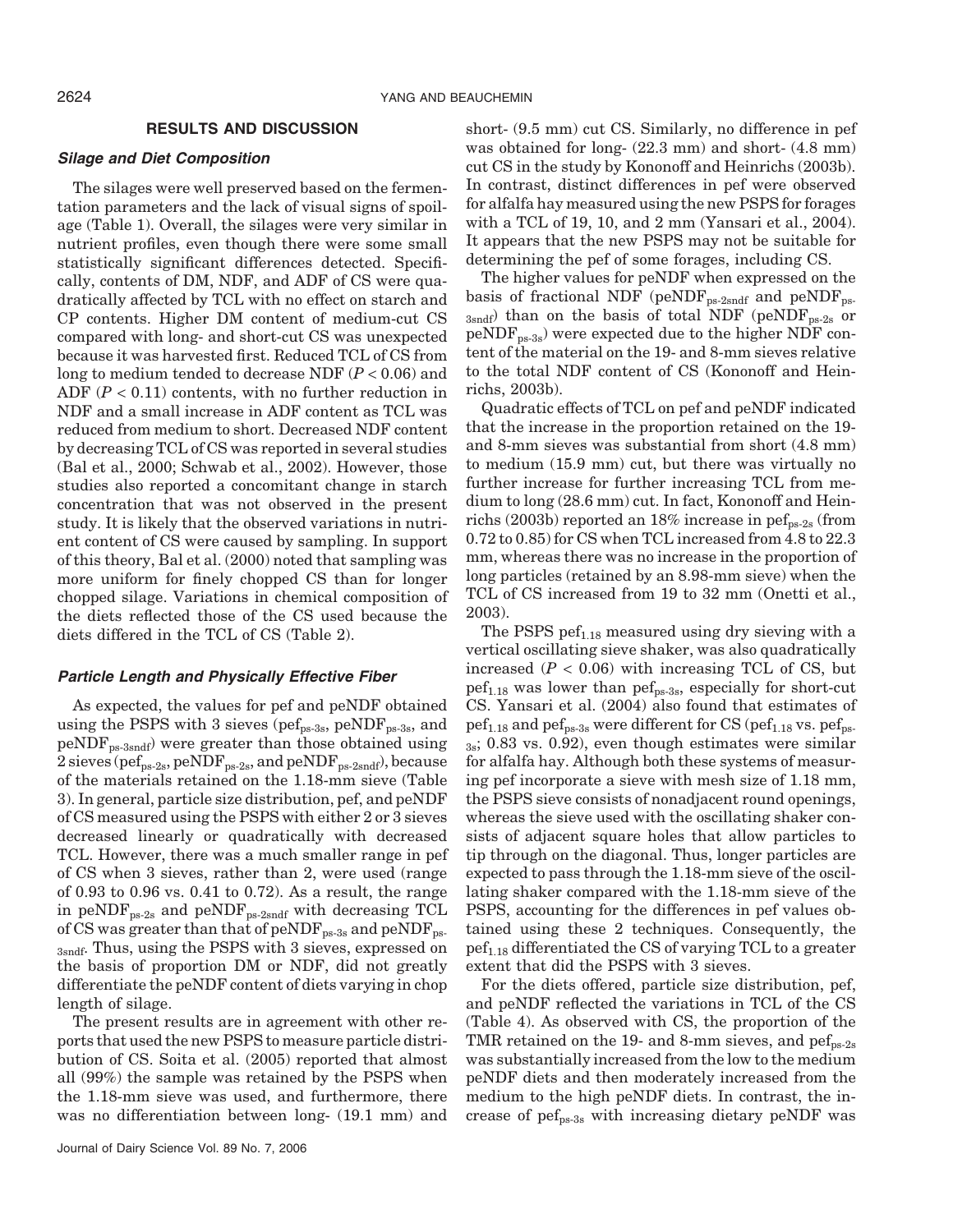|                                          |      | Dietary peNDF |         |         | Effects     |           |  |
|------------------------------------------|------|---------------|---------|---------|-------------|-----------|--|
| Item                                     | Long | Medium        | Short   | SE      | Linear      | Quadratic |  |
| PSPS <sup>1</sup>                        |      |               |         |         |             |           |  |
| % DM retained on sieves                  |      |               |         |         |             |           |  |
| $19 \text{ mm}$                          | 7.6  | 4.8           | 2.3     | 0.4     | 0.01        | <b>NS</b> |  |
| $8 \text{ mm}$                           | 47.9 | 43.7          | 29.9    | 2.4     | 0.01        | 0.03      |  |
| $1.18$ mm                                | 33.8 | 38.6          | 52.8    | 1.4     | 0.01        | 0.01      |  |
| Pan                                      | 10.7 | 12.9          | 15.0    | 1.1     | 0.01        | <b>NS</b> |  |
| $\rm{pcf}_{\rm{ps\text{-}2s}}$           | 0.56 | 0.49          | 0.32    | 0.02    | 0.01        | 0.01      |  |
| $\rm{pcf}_{\rm{ps\text{-}3s}}$           | 0.89 | 0.87          | 0.85    | 0.01    | 0.01        | <b>NS</b> |  |
| pe $\text{NDF}_{\text{ps-2s}}$ , % of DM | 17.6 | 14.8          | 10.0    | 0.7     | 0.01        | 0.06      |  |
| $peNDF_{ps-2sndf}$ , % of DM             | 22.2 | 18.8          | 11.9    | 0.9     | 0.01        | 0.03      |  |
| $\text{peNDF}_{\text{ps-3s}},$ % of DM   | 28.3 | 26.6          | 26.5    | 0.5     | 0.06        | NS        |  |
| peNDF <sub>ps-3sndf</sub> , % of DM      | 34.1 | 32.3          | 32.4    | 0.8     | NS          | NS        |  |
| Dry sieving <sup>2</sup>                 |      |               |         |         |             |           |  |
| % DM retained on sieves                  |      |               |         |         |             |           |  |
| $9.5 \text{ mm}$                         | 9.9  | 5.8           | 4.1     | $1.5\,$ | 0.02        | NS        |  |
| $6.7 \text{ mm}$                         | 11.1 | 14.4          | 9.1     | 3.6     | <b>NS</b>   | NS        |  |
| 3.35 mm                                  | 24.6 | 26.3          | 22.5    | 2.2     | NS          | NS        |  |
| $1.18$ mm                                | 33.0 | 34.4          | 40.3    | 1.7     | 0.03        | NS        |  |
| $0.6$ mm                                 | 11.6 | 10.3          | 14.5    | $1.2\,$ | 0.12        | 0.10      |  |
| $0.15$ mm                                | 6.2  | 5.6           | 7.3     | $1.3\,$ | <b>NS</b>   | NS        |  |
| $< 0.15$ mm                              | 3.6  | $3.2\,$       | $2.1\,$ | 0.4     | 0.03        | <b>NS</b> |  |
| $\text{ref}_{1.18}$                      | 0.79 | 0.81          | 0.76    | 0.03    | $_{\rm NS}$ | NS        |  |
| peNDF <sub>1.18</sub> , %                | 24.9 | 24.7          | 23.7    | 0.9     | $_{\rm NS}$ | NS        |  |

**Table 4.** Particle size distribution, physical effectiveness factors (pef), and physically effective fiber (peNDF) contents of diets

<sup>1</sup>Particle size distribution of diets was measured using the Penn State Particle Separator (Kononoff et al., 2003a); pef<sub>ps-2s</sub> and pef<sub>ps-3s</sub> = physical effectiveness factor determined as the proportion of particles retained on 2 sieves (Lammers et al., 1996) and on 3 sieves (Kononoff et al., 2003a), respectively; peNDF<sub>ps-</sub>  $_{2s}$  and peNDF<sub>ps-3s</sub> = physically effective NDF determined as dietary NDF content multiplied by pef<sub>ps-2s</sub> and pef<sub>ps-3s</sub>, respectively; peNDF<sub>ps-2sndf</sub> and peNDF<sub>ps-3sndf</sub> = proportion of NDF retained on 2 sieves (Lammers et al., 1996) or on 3 sieves (Kononoff et al., 2003a), respectively.

<sup>2</sup>Particle size distribution of diets was measured by dry sieving using a vertical oscillating sieve shaker (Analysette 3; Fritsch, Oberstein, Germany) equipped with a stack of sieves (W. S. Tyler, Inc., Mentor, OH) arranged in descending mesh size;  $\text{pcf}_{1.18}$  = physical effectiveness factor based on DM retained on 1.18-mm sieve (Mertens, 1997); peNDF<sub>1.18</sub> = physically effective NDF determined as NDF content of feed multiplied by  $\text{pcf}_{1.18}$ .

 $NS = P > 0.15$ .

small with only a difference  $(P < 0.06)$  detected between the medium and high peNDF diets. These data confirm the study of Kononoff and Heinrichs (2003b) in which dietary  $peNDF_{ps-3s}$  contents were similar even though the proportion of CS in the diets varied from 45 to 57%. In contrast, with diets containing alfalfa hay, dietary  $peNDF<sub>ps-3s</sub>$  contents were increased from 17.2 to 22.6 to 25.1% for diets containing fine, medium, and long hay, respectively (Yansari et al., 2004). It appears that the new PSPS may not adequately measure the pef of CS-based diets, although it may distinguish the pef of hay-based diets. In our study, values for dietary  $\text{ref}_{1.18}$ and  $peNDF<sub>1.18</sub>$  contents were intermediate of the 3 systems used, but the values did not differentiate among diets formulated using CS varying in TCL. Thus, peNDF values obtained using a 1.18-mm sieve, either as part of the PSPS or alone, do not adequately reflect differences in particle length of diets containing CS of varying TCL.

Estimates of dietary peNDF content based on fractional NDF retention on sieves (peNDF<sub>ps-2sndf</sub> and  $peNDF_{ps-3sndf}$ ) were on average 4 to 6 units higher than those calculated using the NDF content of the diet (peNDF<sub>ps-2s</sub> and peNDF<sub>ps-3s</sub>). This difference was caused by the higher NDF content of the material retained on the 19- and 8-mm sieves compared with the overall NDF content of the diet (Kononoff and Heinrichs, 2003a). The magnitude of increase in dietary peNDF values due to switching from total NDF to fractional NDF was consistent across the treatments and was generally not affected by forage particle size in the diets. Therefore, replacing the total NDF with the fractional NDF to estimate dietary peNDF (i.e., peNDF<sub>ps-2sndf</sub> or peNDF<sub>ps-</sub> <sub>3sndf</sub>) did not change the ranking of the diets based on peNDF content, but increased the cost of analysis. However, the degree to which dietary peNDF values are increased when using fractional NDF rather than total NDF to estimate peNDF will depend upon the propor-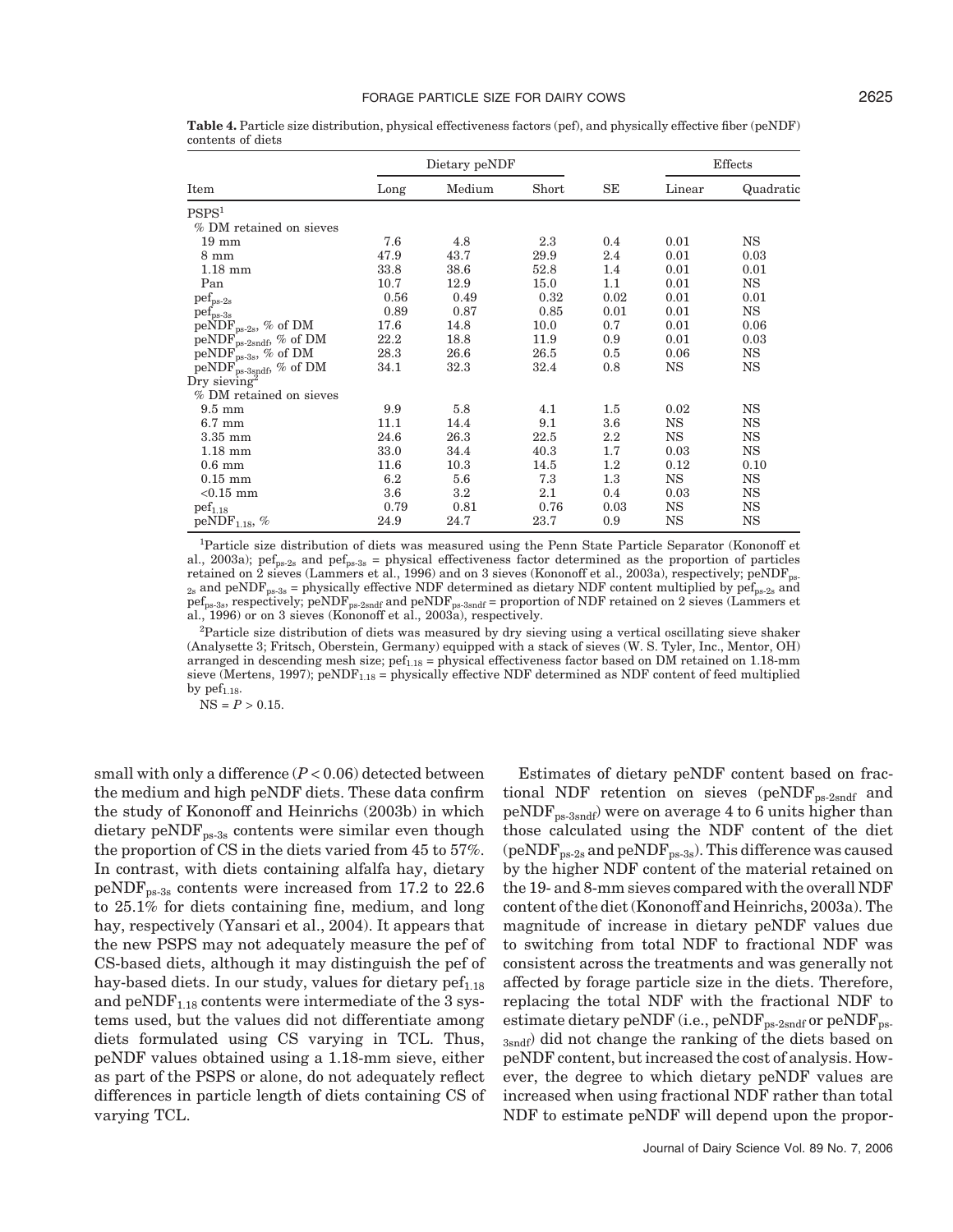|                               |      | Dietary peNDF |       |         | Effects     |           |  |
|-------------------------------|------|---------------|-------|---------|-------------|-----------|--|
| Item                          | Long | Medium        | Short | SE      | Linear      | Quadratic |  |
| Intake                        |      |               |       |         |             |           |  |
| DM, kg/d                      | 23.7 | 23.8          | 24.8  | $1.0\,$ | NS          | NS        |  |
| DM, % of BW                   | 3.48 | 3.45          | 3.64  | 0.13    | <b>NS</b>   | NS        |  |
| $OM$ , kg/d                   | 22.0 | 22.1          | 23.0  | 0.9     | <b>NS</b>   | NS        |  |
| NDF, kg/d                     | 7.5  | 7.3           | 7.8   | 0.3     | <b>NS</b>   | 0.12      |  |
| Forage NDF, kg/d              | 5.4  | 5.0           | 5.4   | $0.2\,$ | <b>NS</b>   | 0.08      |  |
| peNDF <sup>1</sup> kg/d       |      |               |       |         |             |           |  |
| peNDF <sub>1.18</sub>         | 5.9  | 5.9           | 5.9   | 0.3     | <b>NS</b>   | NS        |  |
| $peNDF_{ps-2s}$               | 4.2  | 3.5           | 2.5   | $0.2\,$ | 0.01        | NS        |  |
| $\rm peNDF_{ps\text{-}2sndf}$ | 5.3  | 4.5           | 2.6   | $0.2\,$ | 0.01        | 0.02      |  |
| $peNDF_{ps-3s}$               | 6.7  | 6.3           | 6.6   | 0.3     | $_{\rm NS}$ | NS        |  |
| $peNDF_{ps\text{-}3sndf}$     | 8.1  | 7.7           | 8.0   | 0.3     | $_{\rm NS}$ | NS        |  |
| $ADF$ , $kg/d$                | 3.7  | 3.1           | 3.8   | $0.2\,$ | $_{\rm NS}$ | 0.01      |  |
| Starch, kg/d                  | 9.4  | 9.2           | 9.4   | 0.5     | $_{\rm NS}$ | NS        |  |
| $CP$ , kg/d                   | 4.2  | 4.1           | 4.2   | 0.2     | $_{\rm NS}$ | NS        |  |
| BW, kg                        | 686  | 695           | 683   | 32      | <b>NS</b>   | 0.08      |  |
| Digestibility, % of intake    |      |               |       |         |             |           |  |
| DM                            | 65.1 | 64.5          | 63.2  | $1.3\,$ | <b>NS</b>   | NS        |  |
| OM                            | 66.6 | 66.0          | 65.4  | $1.3\,$ | <b>NS</b>   | NS        |  |
| <b>NDF</b>                    | 50.5 | 47.6          | 45.7  | $2.5\,$ | 0.15        | NS        |  |
| ADF                           | 49.4 | 45.0          | 43.9  | $3.5\,$ | 0.11        | NS        |  |
| Starch                        | 82.9 | 81.7          | 84.4  | 1.7     | <b>NS</b>   | NS        |  |
| CP                            | 65.7 | 66.2          | 61.3  | $1.2\,$ | 0.03        | 0.09      |  |

**Table 5.** Effects of reducing dietary physically effective fiber (peNDF) on intake and digestibility of nutrients in the total tract of lactating dairy cows

 ${}^{1}$ peNDF<sub>1.18</sub>, peNDF<sub>ps-2s</sub>, and peNDF<sub>ps-3s</sub> = physically effective NDF determined as NDF content of diets multiplied by  $\text{pcf}_{1.18}$ ,  $\text{pcf}_{ps-2s}$ , and  $\text{pcf}_{ps-3s}$ , respectively;  $\text{peNDF}_{ps-3sndf}$  and  $\text{peNDF}_{ps-3sndf}$  = proportion of NDF retained on 2 sieves (Lammers et al., 1996) or on 3 sieves (Kononoff et al., 2003a), respectively.  $NS = P > 0.15$ .

tion of concentrate in the diet. Einarson et al. (2004) reported that  $peNDF_{ps-2sndf}$  was higher than  $peNDF_{ps}$ .  $_{2s}$  by 35% in high concentrate (58%) and by 21% in low concentrate (40%) diets because the uniformity of NDF distribution decreases with increasing concentrate proportion of diet. Methods of estimating peNDF that use  $\text{pcf}_{\text{ps-2s}},\text{~pef}_{\text{ps-3s}},$  or  $\text{pef}_{1.18}$  are based on the assumption that NDF is uniformly distributed over all particle sizes. Hence, the peNDF content of high concentrate diets can be underestimated relative to low concentrate diets using methods that do not correct for fractional NDF content (peNDF<sub>ps-2s</sub>, peNDF<sub>ps-3s</sub>, or peNDF<sub>1.18</sub>).

#### *Intake, Digestibility, and Microbial Production*

Intake of DM (kg/d or % of BW) was not affected by diet (Table 5). Several studies (Bal et al., 2000; Soita et al., 2005; Yang and Beauchemin, 2005) have indicated a lack of effect of chop length on DMI of dairy cows consuming CS with TCL ranging from 9 to 19 mm. However, other studies have reported a decrease in DMI of dairy cows when TCL of CS was increased which can be explained by increased rumen retention time of feed resulting in increased rumen fill and reduced intake. However, increased rumen retention time is not always the case. For example, Schwab et al. (2002) did

not observe an increase of rumen retention time of feed although DMI was reduced by 0.8 kg/d when the TCL of CS was increased from 19 to 32 mm. The DMI was also reduced when the TCL of CS was increased from 13 to 19 mm in that study. Furthermore, De Boever et al. (1993) reported a 1.4 kg/d reduction in DMI when TCL of CS was increased from 4 to 8 mm. It appears that the effect of the TCL of CS on DMI is not consistent, which may relate to the inconsistent effect of increased TCL of forages on the peNDF content of the diets. In the present study, increasing the TCL of CS from 15.9 to 28.6 mm did not greatly increase the proportion of coarse forage particles or the peNDF content of the diets.

Intakes of starch and CP were not affected by dietary peNDF. Therefore, lower intake of ADF and the trend toward lower  $(P < 0.12)$  intake of NDF for the medium peNDF diet was attributed to its lower concentration of NDF and ADF compared with the high and low peNDF diets. As expected, consumption of peNDF followed the same trend as peNDF contents of the diets; intakes of peNDF using the PSPS with 2 sieves (peNDF<sub>ps-2s</sub> and  $peNDF_{ps-2sndf}$ ) linearly increased with increasing dietary peNDF, whereas there were no differences in intakes of peNDF when measured using a system that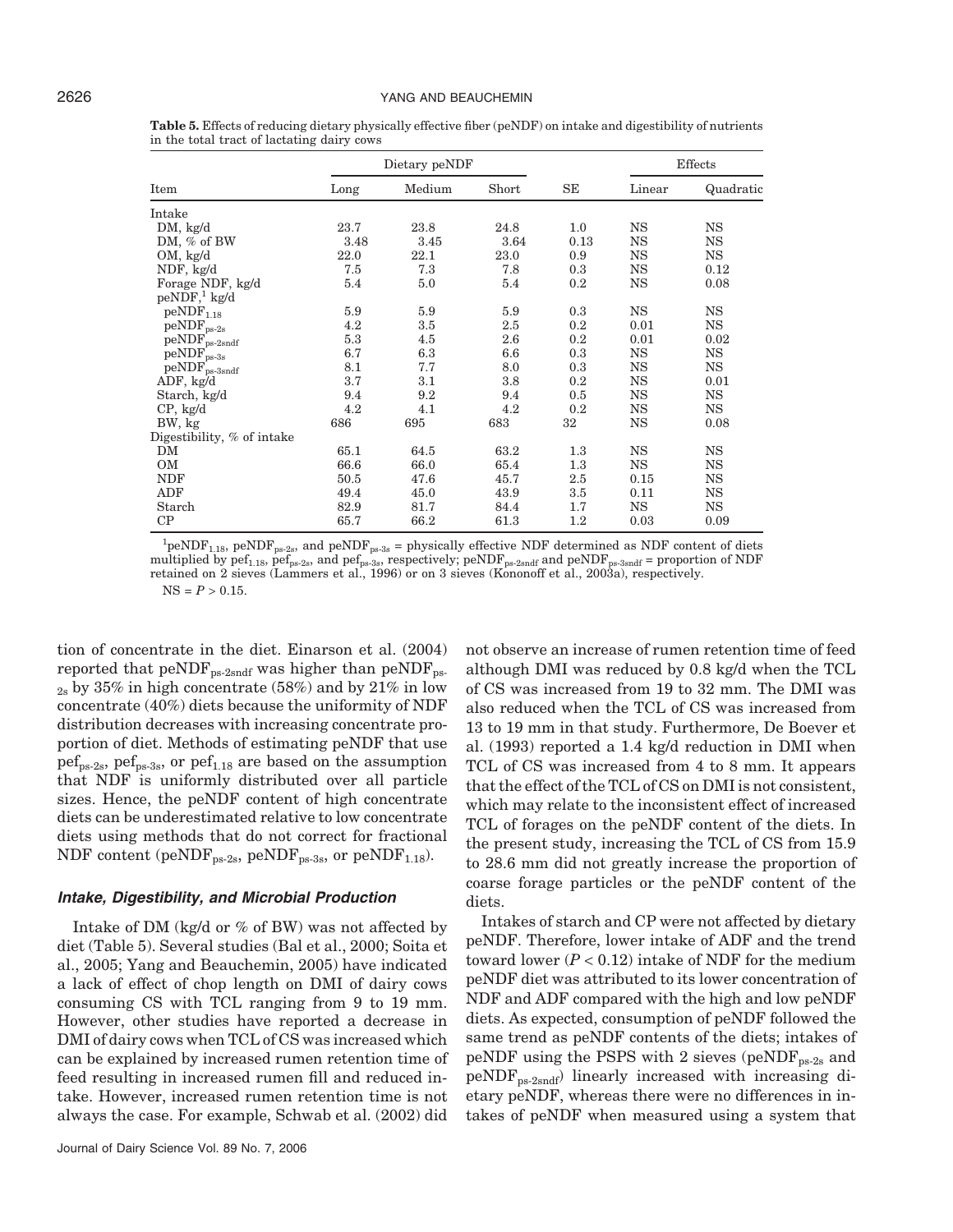incorporates a 1.18-mm sieve (peNDF<sub>1.18</sub>, peNDF<sub>ps-3s</sub>, and  $peNDF_{ps\text{-}3sndf}$ ).

Apparent digestibilities of DM, OM, and starch in the total tract were unaffected by dietary peNDF, whereas increasing dietary peNDF linearly increased digestibility of CP and tended to increase digestibilities of NDF  $(P < 0.15)$  and ADF  $(P < 0.11$ ; Table 5). These results are in agreement with some reports (Bal et al., 2000; Schwab et al., 2002; Yang and Beauchemin, 2005) but are in contrast to others (Kononoff and Heinrichs, 2003b; Fernandez et al., 2004) for cows fed CS-based diets. The discrepancy in effects of peNDF on nutrient digestibility in the total tract across the studies is attributed to various dietary factors. Chopping forage finely increases surface area available for microbial attack thereby accelerating digestion, but fine particles often have faster passage rate from the rumen such that digestibility is reduced. In addition, long particles are reduced in size during ingestive mastication, thereby eliminating the effects of particle length. Fernandez and Michalet-Doreau (2002) reported that mean particle length markedly decreased after ingestive mastication, and the decrease was greater for coarsely chopped than for finely chopped CS. Fermentability of concentrate could be another factor influencing digestion. In our previous study (Yang and Beauchemin, 2005) using a barley grain-based diet, total digestibility was increased with increasing dietary peNDF. However, when using a corn grain-based diet in the present study, the increase of digestibility in the total tract was minimal with increasing TCL of CS. Dietary particle length may enhance ruminal fermentation to a greater extent for barley-based diets than for corn-based diets because barley is rapidly degradable in the rumen following ingestion. Similarly, an increase of fiber digestion in the total tract with increasing particle length of CS was reported when processed CS (Bal et al., 2000; Schwab et al., 2002; Yang and Beauchemin, 2005), rather than unprocessed CS (Kononoff and Heinrichs, 2003b; Fernandez et al., 2004), was fed because processing increases ruminal starch digestibility (Schwab et al., 2002).

Daily urinary excretion of uric acid and allantoin was higher with the medium dietary peNDF than with the high or low dietary peNDF, so that urinary excretion of total PD was higher with the medium peNDF diet (Table 6). Consequently, calculated intestinal flow of microbial  $N$  (g/d) and microbial efficiency (g/kg of digestible OM intake) were quadratically increased with increasing dietary peNDF. The microbial N supply estimated in the present study was similar to that obtained by Krause and Combs (2003), who estimated microbial N supply using the same procedure from diets based on alfalfa silage, corn silage, and corn grain, and found

to maintain milk fat percentage above 3.5%. The contents of dietary NDF (31.1%) and NDF from forage (21.9%) in the current study were above the minimum recommendation by NRC (2001). Beauchemin and Rode (1997) reported a depression of milk fat when NDF was below minimum requirements. Using the peNDF system, Kononoff and Heinrichs (2003b) reported a tendency  $(P < 0.10)$  for lower milk fat percentage with  $peNDF_{ps-2s}$  and  $peNDF_{ps-3s}$  decreasing from 18.4 to

15.6% and from 30.6 to 32.4%, respectively. However, Yansari et al. (2004) reported a 10% reduction in milk fat percentage when dietary  $peNDF_{ps-2s}$  decreased from 11.2 to 2.0% and peNDF<sub>ps-3s</sub> decreased from 25.1 to

Actual milk yield was lower  $(P < 0.08)$  for the low than for the medium and high peNDF diets, but 4% FCM was similar across treatments (Table 7). The lower milk yield of the cows fed the low peNDF diet was consistent with the lower digestibilities of protein and fiber in the total tract and the lower microbial protein synthesis. In animal digestion studies, the milk yield response to dietary peNDF is usually minimal (Zebeli et al., 2006) because most studies are conducted using few cows with short experimental periods (e.g., 21 d). Furthermore, the cows used in the present study, were quite variable in stage of lactation, ranging from 60 to 180 DIM, which could account for some of the variability in response to the treatments.

Milk fat and protein percentages and yields were not affected by dietary peNDF, and milk lactose content and yield only tended to be higher  $(P < 0.10)$  with the medium than with the high or low dietary peNDF (Table 7). Lack of effect of dietary peNDF on milk fat content suggests that the diets contained adequate fiber

al. (2002a) reported that ruminally fermentable carbohydrate is the key dietary factor affecting microbial protein synthesis, whereas dietary particle size indirectly influences microbial protein synthesis by its effects on feed intake. In the present study, lower microbial N supply for the high peNDF than for the medium peNDF diet could be due to lower starch digestion in the rumen resulting from a shift in starch digestion to the intestine with high peNDF (Yang and Beauchemin, 2005). Lower microbial N supply with low dietary peNDF is in agreement with our previous study (Yang and Beauchemin, 2005) in which microbial protein synthesis was decreased with decreasing dietary peNDF due to lower nutrient digestion in the rumen. Digestibilities of protein and fiber  $(P < 0.15)$  in the total tract were linearly lowered by reducing the dietary peNDF in the present study (Table 5).

an average microbial N supply of 297.7 g/d. Krause et

# *Milk Yield and Composition*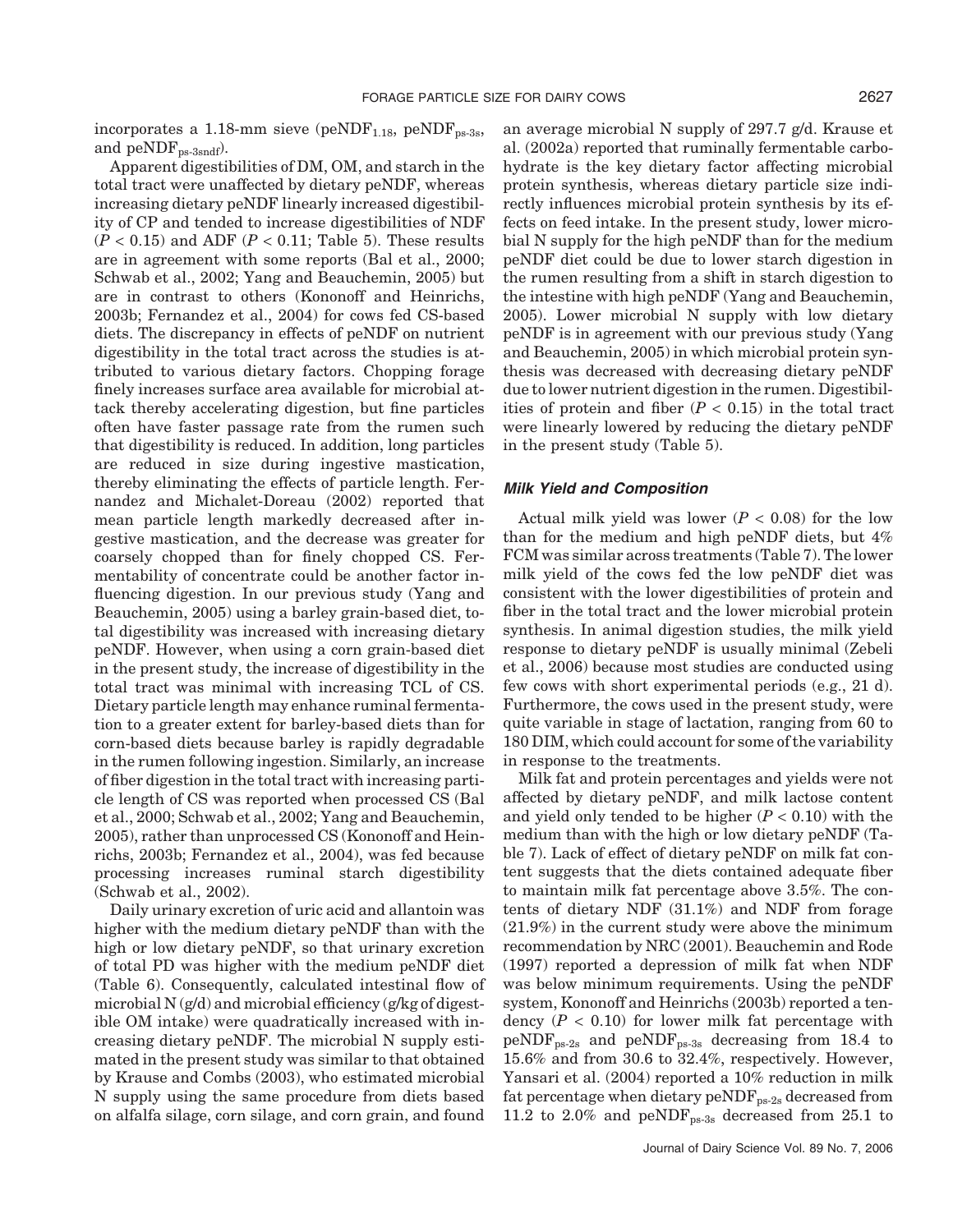|                                 |       | Dietary peNDF |       |         | Effects |           |  |
|---------------------------------|-------|---------------|-------|---------|---------|-----------|--|
| Item                            | Long  | Medium        | Short | SE      | Linear  | Quadratic |  |
| Urinary excretion, mmol/d       |       |               |       |         |         |           |  |
| Uric acid                       | 38.5  | 41.7          | 41.9  | 5.5     | NS      | NS        |  |
| Allantoin                       | 333.2 | 367.3         | 320.4 | 26.9    | NS      | 0.05      |  |
| Total                           | 371.7 | 409.0         | 362.3 | 30.1    | NS      | 0.03      |  |
| Absorption, mmol/d              | 437.3 | 481.2         | 426.2 | 35.4    | NS      | 0.03      |  |
| Microbial protein synthesis     |       |               |       |         |         |           |  |
| N, g/d                          | 291.0 | 317.3         | 280.0 | 25.0    | NS      | 0.02      |  |
| N, g/kg of digestible OM intake | 19.7  | 21.9          | 18.9  | $1.6\,$ | NS      | 0.05      |  |

**Table 6.** Effects of reducing dietary physically effective fiber (peNDF) on urinary purine derivative excretion and ruminal microbial N synthesis of lactating dairy cows

 $NS = P > 0.15$ .

17.2%. Hence, results from the literature and the present study support the recommendation of 19.7%  $peNDF<sub>1.18</sub>$  by Mertens (1997) to maintain a milk fat of 3.4% as well as the suggestion of Beauchemin and Yang (2005) that a level of dietary peNDF<sub>ps-2s</sub> above 10% is required to avoid a reduction of chewing activity.

# *Chewing Activity*

Increasing peNDF content of the diet tended to decrease the number of eating chews per unit of DMI (*P*  $< 0.10$ ) or NDF intake ( $P < 0.08$ ), but did not affect the numbers of ruminating chews (Table 8). Cows spent similar time eating the high, medium, and low peNDF diets. However, ruminating time, as well as total chewing time, was linearly increased with increasing dietary peNDF. A tendency to reduce the number of eating chews with no difference in eating time for increasing dietary peNDF was not expected and contrasts with the literature (Fischer et al., 1994; Beauchemin and Yang, 2005). In those studies, although eating time was

similar, number of chews per kilogram of DMI during eating was linearly increased (*P* < 0.10) with increasing dietary peNDF. The increase in total chewing time due to increased dietary peNDF resulted from increased ruminating time rather than eating time, which is consistent with some reports (Kononoff and Heinrichs, 2003b; Kononoff et al., 2003b), but different from others (Soita et al., 2000; Kononoff and Heinrichs, 2003a; Beauchemin and Yang, 2005) in which both eating and ruminating times were increased. Thus, increasing peNDF typically increases chewing time, mainly because of increased rumination time, and in some cases, increased eating time as well.

Chewing index, expressed as the ratio of total chewing activity to feed intake, was not affected by dietary peNDF when based on DMI (min/kg of DM) or NDF intake (min/kg of NDF), and averaged 29.2 and 93.7, respectively (Table 8). The values are consistent with those of Kononoff and Heinrichs (2003b), but different from other reports (Kononoff et al., 2003b; Beauchemin and Yang, 2005) for CS-based diets. Mertens (1997)

| ractating dairy cows         |      |               |       |      |             |           |  |
|------------------------------|------|---------------|-------|------|-------------|-----------|--|
|                              |      | Dietary peNDF |       |      | Effects     |           |  |
| Item                         | Long | Medium        | Short | SE   | Linear      | Quadratic |  |
| Milk yield, kg/d             |      |               |       |      |             |           |  |
| Actual                       | 32.1 | 32.4          | 31.5  | 2.4  | 0.08        | 0.04      |  |
| 4% FCM                       | 30.1 | 30.7          | 29.5  | 2.7  | $_{\rm NS}$ | <b>NS</b> |  |
| Milk fat                     |      |               |       |      |             |           |  |
| $\%$                         | 3.65 | 3.66          | 3.65  | 0.20 | <b>NS</b>   | <b>NS</b> |  |
| kg/d                         | 1.15 | 1.18          | 1.13  | 0.13 | $_{\rm NS}$ | <b>NS</b> |  |
| Milk protein                 |      |               |       |      |             |           |  |
| $\%$                         | 3.30 | 3.23          | 3.24  | 0.13 | <b>NS</b>   | <b>NS</b> |  |
| kg/d                         | 1.04 | 1.04          | 1.01  | 0.08 | $_{\rm NS}$ | <b>NS</b> |  |
| Milk lactose                 |      |               |       |      |             |           |  |
| $\%$                         | 4.37 | 4.47          | 4.44  | 0.15 | <b>NS</b>   | 0.10      |  |
| kg/d                         | 1.41 | 1.45          | 1.40  | 0.14 | $_{\rm NS}$ | 0.06      |  |
| Milk/DMI                     | 1.37 | 1.37          | 1.28  | 0.13 | $_{\rm NS}$ | <b>NS</b> |  |
| <b>FCM/DMI</b>               | 1.28 | 1.31          | 1.20  | 0.11 | <b>NS</b>   | <b>NS</b> |  |
| $SCC_1 \times 10^5$ cells/mL | 3.89 | 4.84          | 5.65  | 1.83 | $_{\rm NS}$ | <b>NS</b> |  |

**Table 7.** Effects of reducing dietary physically effective fiber (peNDF) on yield and composition of milk of lactating dairy cows

 $NS = P > 0.15$ .

Journal of Dairy Science Vol. 89 No. 7, 2006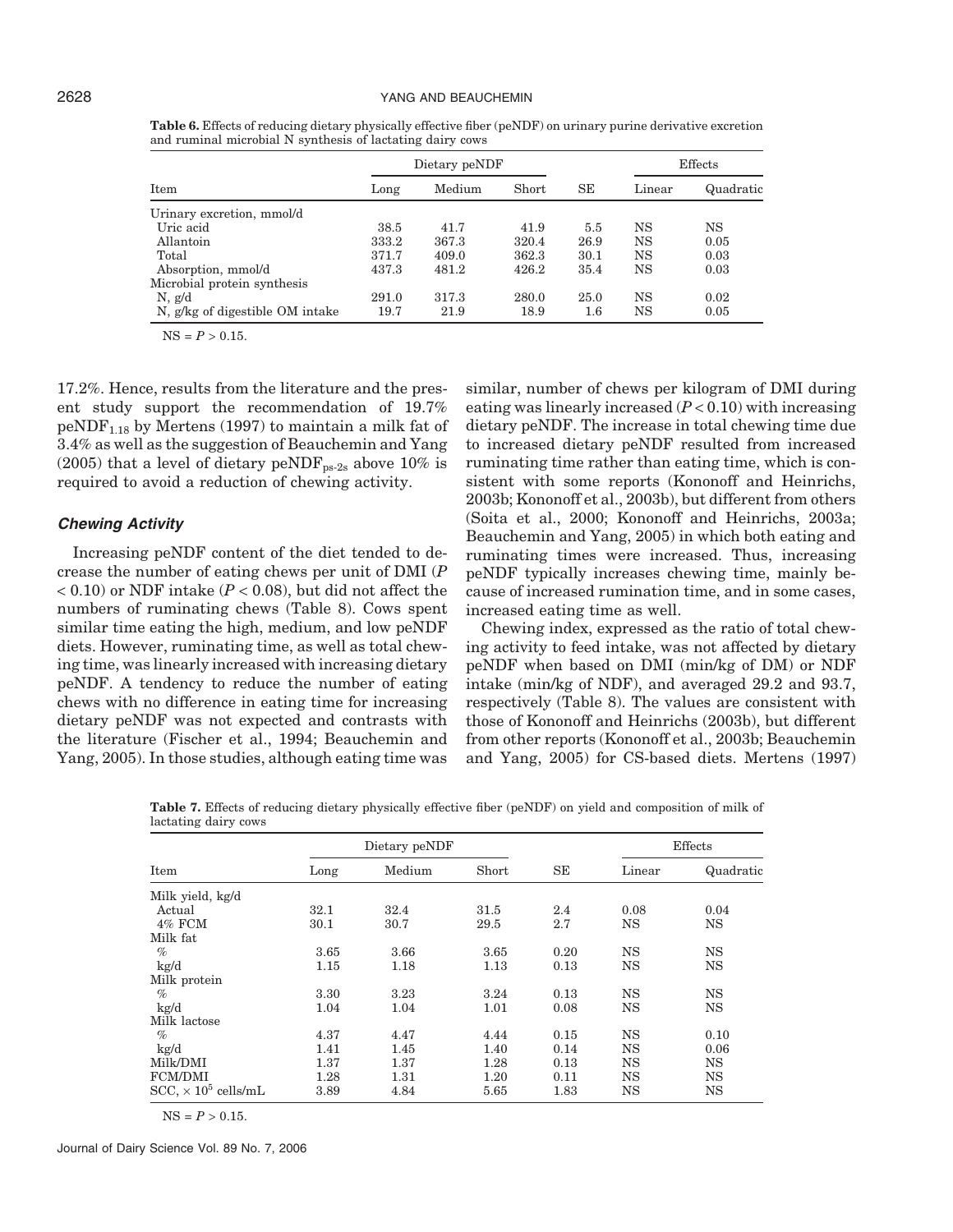|                                                                                                                                                      |        | Dietary peNDF |        |       | Effects   |           |  |
|------------------------------------------------------------------------------------------------------------------------------------------------------|--------|---------------|--------|-------|-----------|-----------|--|
| Item                                                                                                                                                 | Long   | Medium        | Short  | SE    | Linear    | Quadratic |  |
| Eating                                                                                                                                               |        |               |        |       |           |           |  |
| Chews/d                                                                                                                                              | 16,266 | 17,348        | 17,310 | 1,251 | <b>NS</b> | <b>NS</b> |  |
| Chews/kg of DM                                                                                                                                       | 662    | 714           | 788    | 82    | 0.10      | <b>NS</b> |  |
| Chews/kg of NDF                                                                                                                                      | 2,081  | 2,335         | 2,502  | 240   | 0.08      | NS        |  |
| Min/d                                                                                                                                                | 240.2  | 234.2         | 231.6  | 14.0  | <b>NS</b> | <b>NS</b> |  |
| Min/kg of DM                                                                                                                                         | 9.7    | 9.7           | 10.2   | 0.6   | <b>NS</b> | NS        |  |
| Min/kg of NDF                                                                                                                                        | 30.7   | 31.7          | 32.5   | 2.2   | <b>NS</b> | <b>NS</b> |  |
|                                                                                                                                                      | 39.1   | 39.3          | 43.0   | 2.6   | 0.14      | <b>NS</b> |  |
|                                                                                                                                                      | 55.3   | 65.2          | 102.6  | 5.4   | 0.01      | 0.03      |  |
| $\begin{array}{c} \text{Min/kg of peNDF}_{1.18}^1 \\ \text{Min/kg of peNDF}_{ps\text{-}3s}^1 \\ \text{Min/kg of peNDF}_{ps\text{-}3s}^1 \end{array}$ | 36.1   | 37.0          | 35.2   | 2.2   | <b>NS</b> | <b>NS</b> |  |
| Ruminating                                                                                                                                           |        |               |        |       |           |           |  |
| Chews/d                                                                                                                                              | 29,511 | 28,317        | 25,412 | 2,111 | <b>NS</b> | <b>NS</b> |  |
| Chews/kg of DM                                                                                                                                       | 1,199  | 1,176         | 1,129  | 109   | <b>NS</b> | NS        |  |
| Chews/kg of NDF                                                                                                                                      | 3,772  | 3,852         | 3,586  | 318   | <b>NS</b> | <b>NS</b> |  |
| Min/d                                                                                                                                                | 507.7  | 462.7         | 410.6  | 32.3  | 0.03      | <b>NS</b> |  |
| Min/kg of DM                                                                                                                                         | 20.6   | 19.3          | 18.3   | 1.7   | 0.12      | <b>NS</b> |  |
| Min/kg of NDF                                                                                                                                        | 64.9   | 63.2          | 58.2   | 4.9   | <b>NS</b> | <b>NS</b> |  |
| Min/kg of $peNDF_{1.18}$ <sup>1</sup>                                                                                                                | 82.9   | 78.6          | 76.7   | 6.9   | <b>NS</b> | <b>NS</b> |  |
| $Min/kg$ of $peNDF_{ps-2s}^{-1}$                                                                                                                     | 117.3  | 129.8         | 184.2  | 14.3  | 0.01      | 0.14      |  |
| $Min/kg$ of peNDF <sub>ps-3s</sub>                                                                                                                   | 76.5   | 73.6          | 62.4   | 8.1   | 0.11      | <b>NS</b> |  |
| Total chewing                                                                                                                                        |        |               |        |       |           |           |  |
| Chews/d                                                                                                                                              | 45,776 | 45,665        | 42,722 | 2,933 | NS        | <b>NS</b> |  |
| Chews/kg of DM                                                                                                                                       | 1,861  | 1,889         | 1,917  | 179   | <b>NS</b> | <b>NS</b> |  |
| Chews/kg of NDF                                                                                                                                      | 5,853  | 6,186         | 6,088  | 513   | <b>NS</b> | NS        |  |
| Min/d                                                                                                                                                | 747.9  | 696.9         | 642.2  | 36.0  | 0.06      | <b>NS</b> |  |
| Min/kg of DM                                                                                                                                         | 30.3   | 28.9          | 28.5   | 2.2   | <b>NS</b> | <b>NS</b> |  |
| Min/kg of NDF                                                                                                                                        | 95.6   | 94.9          | 90.7   | 6.4   | <b>NS</b> | <b>NS</b> |  |
| Min/kg of peNDF <sub>1.18</sub> <sup>1</sup>                                                                                                         | 122.0  | 117.9         | 119.7  | 9.0   | <b>NS</b> | <b>NS</b> |  |
| Min/kg of peNDF <sub>ps-2s</sub>                                                                                                                     | 172.6  | 195.1         | 286.9  | 19.0  | 0.01      | 0.06      |  |
| Min/kg of $peNDF_{ps-3s}$                                                                                                                            | 112.6  | 110.5         | 97.6   | 8.7   | 0.10      | 0.14      |  |
| Meal patterns                                                                                                                                        |        |               |        |       |           |           |  |
| Meals/d                                                                                                                                              | 6.2    | 6.4           | 6.8    | 0.5   | 0.06      | <b>NS</b> |  |
| Meal size, kg                                                                                                                                        |        |               |        |       |           |           |  |
| DM                                                                                                                                                   | 4.0    | 3.8           | 3.5    | 0.4   | 0.05      | <b>NS</b> |  |
| <b>NDF</b>                                                                                                                                           | 1.3    | 1.2           | 1.1    | 0.1   | 0.05      | <b>NS</b> |  |
| Intake rate, g of DM/min                                                                                                                             | 104.7  | 106.2         | 99.6   | 6.5   | <b>NS</b> | <b>NS</b> |  |

**Table 8.** Effects of reducing dietary physically effective fiber (peNDF) on chewing activity of lactating dairy cows

 ${}^{1}$ peNDF<sub>1.18</sub>, peNDF<sub>ps-2s</sub>, and peNDF<sub>ps-3s</sub> = physically effective NDF determined as NDF content of diets multiplied by  $\text{pcf}_{1.18}$ ,  $\text{pcf}_{\text{ps-2s}}$ , and  $\text{pcf}_{\text{ps-3s}}$ , respectively.

 $NS = P > 0.15$ .

suggested that the ratio of total chewing activity to DM is an attribute of the feed, for cows of the same genotype, size, and level of intake. Zebeli et al. (2006) reviewed 99 published treatment means and found that cows spent 17.9 to 47.1 min/kg of DM and 54.3 to 160.1 min/ kg of NDF in total chewing, indicating that intake of DM or NDF is not a reliable variable to predict chewing duration. Furthermore, the chewing index based on intake of peNDF (min/kg of peNDF) was constant among diets with  $peNDF_{1.18}$  (118 to 122), slightly more variable with peNDF<sub>ps-3s</sub> (98 to 113;  $P < 0.10$ ), and particularly variable with peND $F_{ps-2s}$  (173 to 287). The implication is that systems of measuring peNDF that incorporate a 1.18-mm sieve (peNDF<sub>1.18</sub> or peNDF<sub>ps-3s</sub>) provide a more consistent prediction of the chewing index of the feed than the PSPS with 2 sieves (peND $F_{ps-2s}$ ). The present results are consistent with the findings of Yansari et al. (2004) who reported for high, medium, and low dietary peNDF, a more consistent chewing index for peNDF<sub>1.18</sub> (120, 112, and 118, respectively) and for  $peNDF_{ps-3s}$  (112, 105, and 102, respectively) than for  $peNDF<sub>ps-2s</sub>$  (250, 409, and 926, respectively). Values for chewing index (min/kg of peND $F_{ps-3s}$ ) of CS-based diets reported by Kononoff and Heinrichs (2003b) ranged 82 to 93 and from 71 to 81 in the study by Kononoff et al. (2003b). However, a considerable variation in chewing index based on  $peNDF_{1.18}$ , ranging from 71 to 644, was reported for 87 published treatment means (Zebeli et al., 2006). Therefore, none of the current systems of evaluating peNDF provides a consistent measure of chewing activity, although chewing time is generally increased with increasing dietary peNDF content. Because other factors such as animal, level of intake, and type of feed also affect chewing activity, dietary peNDF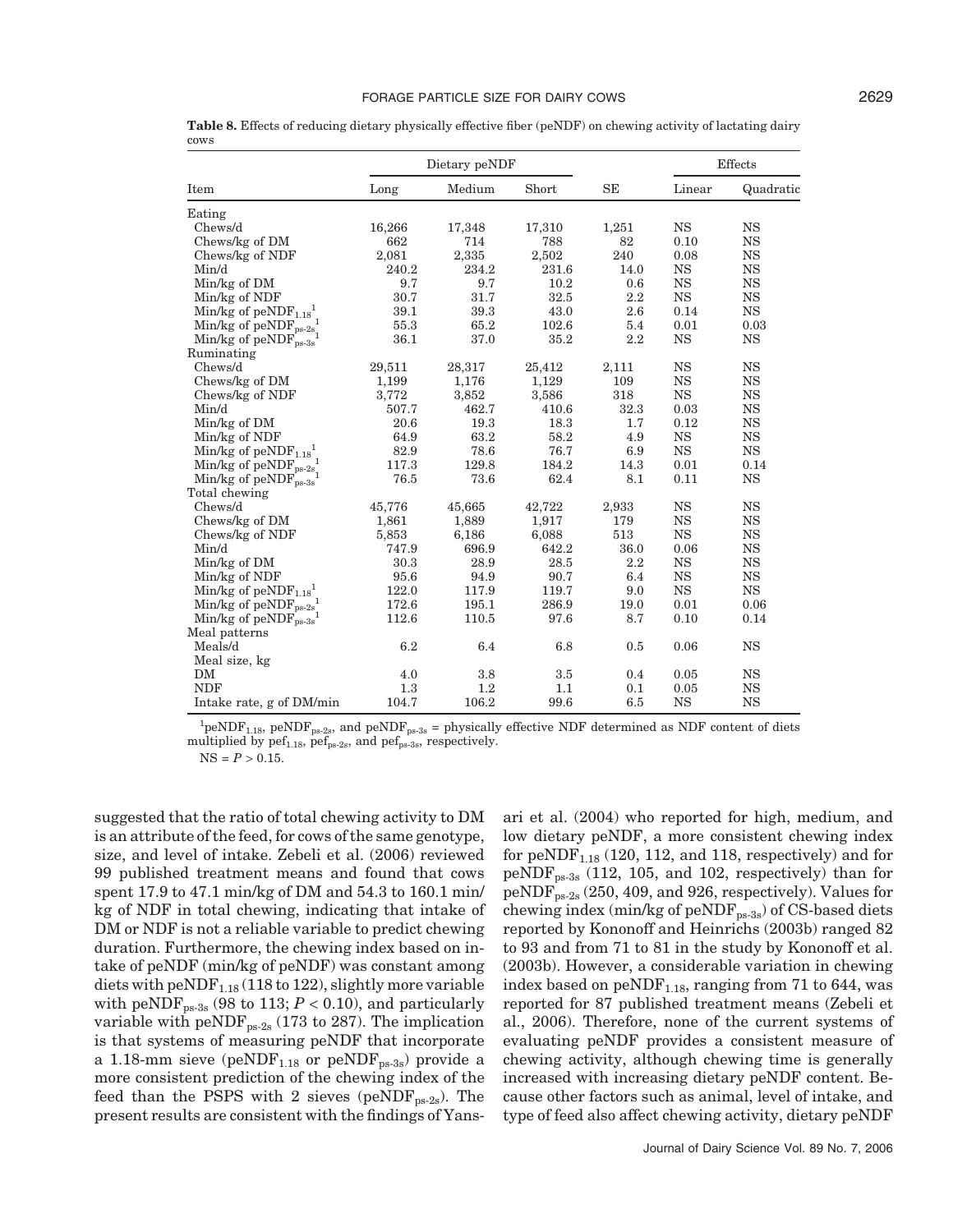|                                    |       | Dietary peNDF |       |         | Effects   |             |  |
|------------------------------------|-------|---------------|-------|---------|-----------|-------------|--|
| Item                               | Long  | Medium        | Short | SE      | Linear    | Quadratic   |  |
| pH                                 |       |               |       |         |           |             |  |
| Mean                               | 6.08  | 6.06          | 5.99  | 0.05    | NS        | <b>NS</b>   |  |
| Area under pH 5.8, pH $\times$ h/d | 0.72  | 0.84          | 1.39  | 0.5     | NS        | <b>NS</b>   |  |
| Area under pH 5.5, pH $\times$ h/d | 0.16  | 0.13          | 0.38  | 0.2     | NS        | <b>NS</b>   |  |
| $pH < 5.8$ , h/d                   | 3.0   | 4.1           | 4.8   | $1.2\,$ | <b>NS</b> | <b>NS</b>   |  |
| $pH < 5.5$ , h/d                   | 0.8   | $1.0\,$       | 2.0   | 0.9     | 0.13      | <b>NS</b>   |  |
| Lowest                             | 5.44  | 5.44          | 5.52  | 0.08    | NS        | NS          |  |
| VFA                                |       |               |       |         |           |             |  |
| Total, $mM$                        | 120.4 | 119.7         | 120.7 | 6.7     | NS        | <b>NS</b>   |  |
| Acetate (A), mol/100 mol           | 57.6  | 57.8          | 58.5  | 1.4     | NS        | <b>NS</b>   |  |
| Propionate $(P)$ , mol/100 mol     | 22.8  | 22.1          | 22.5  | 1.1     | NS        | <b>NS</b>   |  |
| Butyrate, mol/100 mol              | 15.5  | 15.6          | 14.8  | 0.9     | NS        | <b>NS</b>   |  |
| A: P                               | 2.60  | 2.66          | 2.62  | 0.16    | <b>NS</b> | $_{\rm NS}$ |  |
| NH <sub>3</sub> N, mM              | 8.8   | 9.8           | 10.6  | 0.9     | 0.03      | NS          |  |

**Table 9.** Effects of reducing dietary physically effective fiber (peNDF) on ruminal pH and fermentation of lactating dairy cows

 $NS = P > 0.15$ .

level may have variable effects on promoting chewing among cows and studies. Furthermore, particle distribution of the feed actually consumed by the cow can differ substantially from that offered due to sorting in favor or against long particles, and this can drastically affect the actual intake of peNDF (Yang and Beauchemin, 2006).

Number of meals per day tended  $(P < 0.06)$  to be linearly decreased, but amount of DM and NDF per meal was linearly increased, with increasing dietary peNDF (Table 8). Intake rate (g of DM/min) was similar among the treatments. Linearly increased meal size due to increased dietary peNDF is consistent with the observation of Beauchemin and Yang (2005) who reported that amount of NDF per meal tended (*P* < 0.13) to be higher with higher dietary peNDF. The linearly increased meal size was associated with fewer meals rather than a faster intake rate.

## *Ruminal pH and Fermentation*

Ruminal pH parameters including mean pH, area under pH 5.8 or 5.5, duration  $pH < 5.8$ , and the lowest pH were not affected by dietary peNDF except duration of pH  $< 5.5$ , which tended ( $P < 0.13$ ) to be linearly reduced with increasing dietary peNDF (Table 9). Reduced duration of  $pH < 5.5$  in the rumen indicated a small improvement of ruminal pH status (1 h reduction during a 24-h period). Lack of effect of CS particle size on mean ruminal pH in the present study is consistent with a number of studies (Kononoff and Heinrichs, 2003b; Plaizier, 2004; Beauchemin and Yang, 2005), although it contrasts with the commonly accepted principle that increasing particle length promotes chewing activity, and thereby increases buffering capacity

within the rumen due to increased saliva secretion. Zebeli et al. (2006) conducted a regression analysis by pooling 100 treatment means and showed that mean ruminal pH responded in a quadratic fashion either to  $peNDF<sub>1.18</sub>$  or to  $peNDF<sub>ps-2s</sub>$ . The authors further determined that the plateau for ruminal pH in response to  $peNDF_{1,18}$  occurred at 22.6% dietary  $peNDF_{1,18}$ . The average dietary peNDF<sub>1.18</sub> of 24.4% in the present study was above this threshold, which may explain the lack of effect of peNDF on ruminal pH.

Total concentration of VFA and their molar proportion were not affected by dietary peNDF (Table 9). The similar ruminal VFA concentration across the treatments was consistent with the ruminal pH data. However, there was a linear reduction in ruminal ammonia concentration with increasing dietary peNDF.

#### *Correlations*

Particles retained on the 19- or 8-mm sieves of the PSPS and the dietary peNDF content, regardless of methods used to determine it, were not correlated to the number of chews (Table 10). However, chewing activity (min/d) was correlated with particles on the 8-mm sieve  $(r = 0.52)$ , peNDF<sub>ps-2s</sub>  $(r = 0.52)$ , peNDF<sub>ps-2sndf</sub>  $(r = 0.49)$ , peNDF<sub>ps-3s</sub> ( $r = 0.45, P < 0.10$ ), and peNDF<sub>ps-3sndf</sub> ( $r =$ 0.47). The positive correlation of dietary peNDF with chewing time is consistent with the linear increase in chewing time with increasing dietary peNDF levels (Table 8). Lack of correlation between  $\text{peNDF}_{1.18}$  and chewing activity was due to similar dietary  $peNDF<sub>1.18</sub>$  content across the treatments (Table 4). The correlation between particles >8 mm and chewing time is in agreement with our previous report (Beauchemin and Yang, 2005), but contrasts with the finding of Kononoff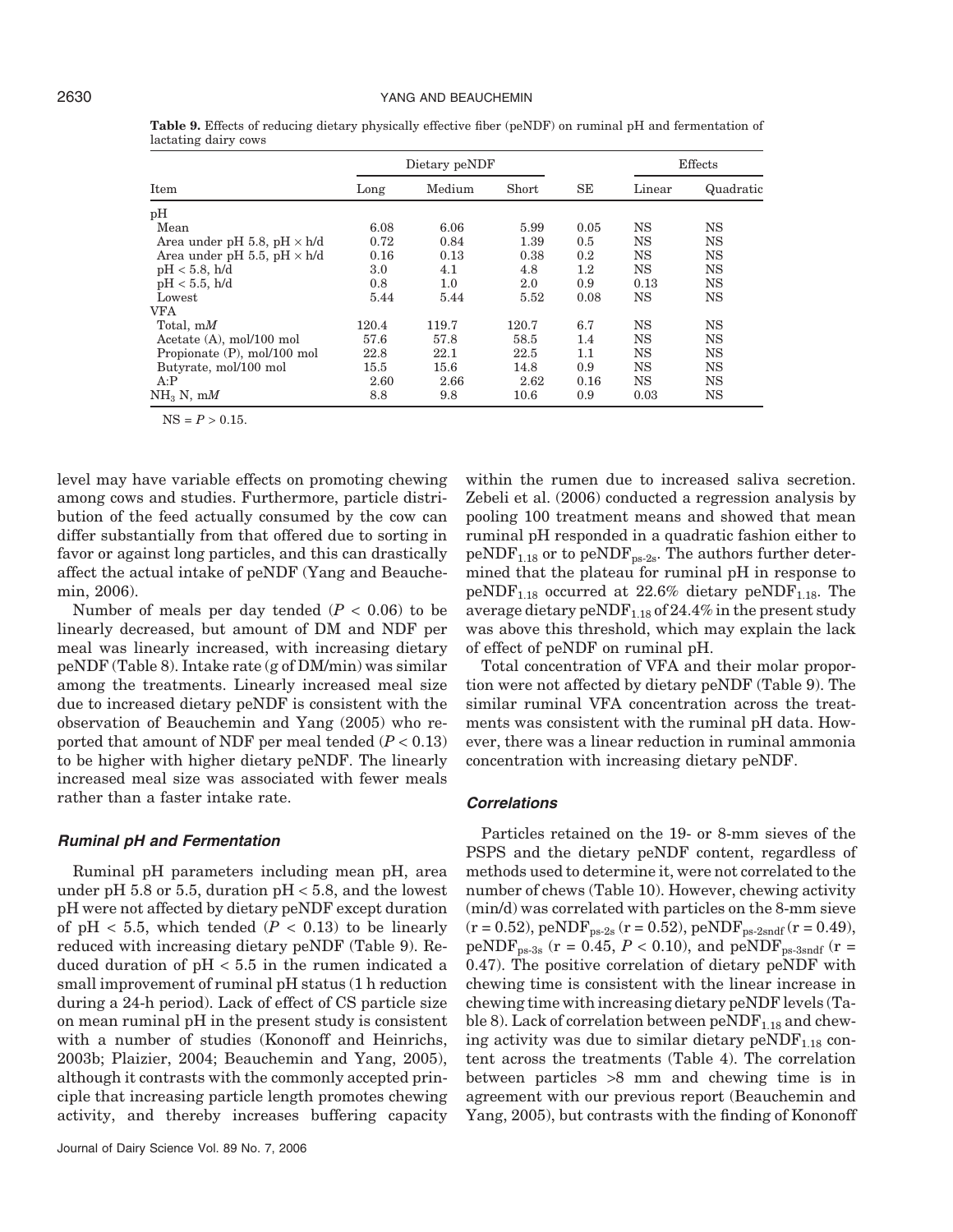|                                    |         |                  |      |         |      |      | Variable |         |         |         |         |      |
|------------------------------------|---------|------------------|------|---------|------|------|----------|---------|---------|---------|---------|------|
| Variable                           |         | $\boldsymbol{2}$ | 3    | 4       | 5    | 6    | 7        | 8       | 9       | 10      | 11      | 12   |
| 1. NDF intake, kg/d                |         |                  |      |         |      |      |          |         |         |         |         |      |
| 2. Particles $\geq$ 19 mm, % of DM | $-0.16$ |                  |      |         |      |      |          |         |         |         |         |      |
| 3. Particles $\geq 8$ mm, % of DM  | $-0.40$ | 0.75             |      |         |      |      |          |         |         |         |         |      |
| peNDF, <sup>2</sup> % of DM        |         |                  |      |         |      |      |          |         |         |         |         |      |
| 4. $peNDF_{>1.18}$                 | 0.07    | 0.33             | 0.12 |         |      |      |          |         |         |         |         |      |
| 5. $peNDF_{ps-2s}$                 | $-0.30$ | 0.86             | 0.97 | 0.22    |      |      |          |         |         |         |         |      |
| 6. $peNDF_{ps-2sndf}$              | $-0.33$ | 0.87             | 0.97 | 0.28    | 0.99 |      |          |         |         |         |         |      |
| 7. $peNDF_{ps-3s}$                 | $-0.05$ | 0.62             | 0.64 | 0.20    | 0.73 | 0.68 |          |         |         |         |         |      |
| 8. $peNDF_{ps\text{-}3sndf}$       | $-0.12$ | 0.41             | 0.52 | 0.37    | 0.58 | 0.54 | 0.89     |         |         |         |         |      |
| 9. Chews/d                         | 0.34    | 0.05             | 0.27 | 0.34    | 0.24 | 0.23 | 0.26     | 0.39    |         |         |         |      |
| $10.$ Min/d                        | 0.36    | 0.33             | 0.52 | 0.29    | 0.52 | 0.49 | 0.45     | 0.47    | 0.87    |         |         |      |
| 11. Min/kg of NDF                  | $-0.42$ | $-0.06$          | 0.30 | 0.25    | 0.23 | 0.23 | 0.24     | 0.52    | 0.41    | 0.37    |         |      |
| 12. Rumen pH                       | 0.17    | 0.31             | 0.44 | 0.17    | 0.40 | 0.40 | 0.07     | $-0.09$ | 0.45    | 0.47    | $-0.29$ |      |
| 13. Milk fat, %                    | $-0.07$ | 0.18             | 0.01 | $-0.07$ | 0.03 | 0.04 | $-0.07$  | $-0.24$ | $-0.42$ | $-0.27$ | $-0.46$ | 0.11 |

**Table 10.** Pearson correlation coefficients<sup>1</sup> for parameter measurements among 18 observations

<sup>1</sup>Correlation coefficients were significant at *P* < 0.01 (>0.59 or <−0.59), *P* < 0.05 (>0.47 or <−0.47), and *P* < 0.10 (>0.40 or <−0.40).

 ${}^{2}$ peNDF<sub>1.18</sub>, peNDF<sub>ps-2s</sub>, and peNDF<sub>ps-3s</sub> = physically effective NDF determined as NDF content of diets multiplied by pef<sub>1.18</sub>, pef<sub>ps-2s</sub>, and pef<sub>ps-3s</sub>, respectively (Table 3); peNDF<sub>ps-2sndf</sub> and peNDF<sub>ps-3sndf</sub> = proportion of NDF retained on 2 sieves (Lammers et al., 1996) or on 3 sieves (Kononoff et al., 2003a), respectively.

and Heinrichs (2003a), who suggested that the proportion of particles >19 mm may be a primary factor affecting chewing activity. It appears that the effect of the individual particle fractions of the PSPS on chewing activity depends on the relative contribution of each particle fraction to the pef (Beauchemin and Yang, 2005).

Ruminal pH was moderately correlated with particles  $>8$  mm (r = 0.44, *P* < 0.10), peNDF<sub>ps-2s</sub> (r = 0.40, *P* < 0.10), peNDF<sub>ps-2sndf</sub>  $(r = 0.40, P < 0.10)$ , number of chews  $(r = 0.45, P < 0.10)$ , and chewing time  $(r = 0.47, Table 10)$ . Thus, mean ruminal pH was correlated with dietary peNDF measured using 2 sieves, despite the lack of statistically significant effects of treatment peNDF levels on ruminal pH (Table 9). This apparent contradiction can be explained by the fact that within treatment peNDF level (high, medium, and low), actual peNDF content of the diets consumed by individual cows was variable depending upon the degree of selectivity for and against long particles. The implication of these results is that even though a diet may be formulated to provide specific peNDF content, whether the diet promotes adequate chewing to maintain high rumen pH will depend on the individual cows. Thus, from a ration formulation approach, a margin of safety needs to be incorporated into recommendations for minimum peNDF.

Correlation of ruminal pH with dietary peNDF and with chewing activity coincides with the premise that increasing particle length increases chewing activity and salivary buffer production. However, this premise is not always consistent in studies, because the correlation between ruminal pH and chewing activity in the literature is usually poor (Krause et al., 2002b), especially for diets containing highly fermentable ingredients such as barley grain (Beauchemin and Yang, 2005; Yang and Beauchemin, 2006). The relationship between peNDF and rumen pH is inconsistent because the concept of peNDF does not account for differences in ruminal fermentability of feeds, which can have a major impact on ruminal pH (Yang et al., 2001; Krause et al., 2002b). Furthermore, there is tremendous variability in ruminal pH among cattle, even when fed the same diet (Bevans et al., 2005).

# *Choice of peNDF System*

The ability to differentiate the physical effectiveness of diets is essential in terms of predicting the biological response of the cow. In this study, dietary peNDF was positively associated with fiber digestibility, as well as chewing and ruminating time. However, there was no relationship between peNDF and milk production because the cows were in mid to late lactation. The contents of pef and peNDF of forage and TMR estimated using the new PSPS with 3 sieves or a 1.18-mm screen were similar, but higher than those obtained using the original PSPS with 2 sieves. However, determining peNDF using the systems that incorporate a 1.18-mm sieve did not differentiate between diets differing in particle size distribution due to varying TCL of CS. Thus, peNDF<sub>ps-3s</sub> and peNDF<sub>1.18</sub> did not appropriately determine dietary pef and peNDF of CS-based diets. Calculating the peNDF content of diets based on the fractional NDF content retained by the individual sieves, rather than the total NDF content of the sample, increased the values but did not change the classification of diets, particularly because the diets did not vary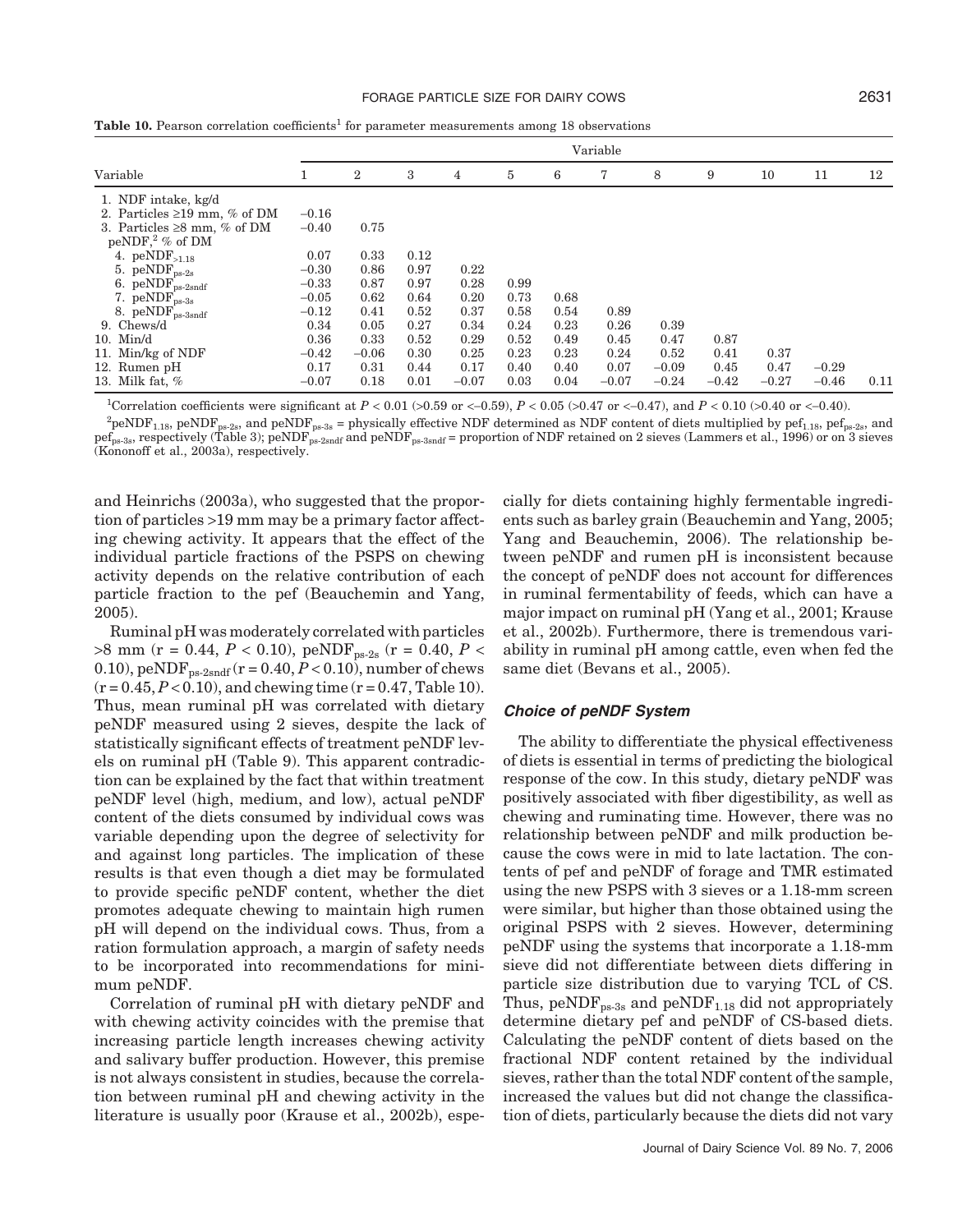in proportion of concentrate. The disadvantage of a system with fractional NDF is that it requires more laboratory analyses (i.e., NDF determination), which greatly restricts its application, especially on farm. However, the fractional NDF system would be advantageous for differentiating peNDF of diets that vary in concentrate, particularly when the concentrates are of variable size, which would affect the proportions retained on the sieves.

The peND $F_{1,18}$  was not correlated with chewing activity. In contrast, peNDF measured by both the original and new PSPS was positively correlated to chewing activity. Thus, the PSPS is a useful and practical device to determine the physical effectiveness of fiber, which is a good indication of the rumination potential of the feed. The consistency of chewing index, the ratio of total chewing activity to peNDF, across diets varying in chop length of CS when using the new PSPS would seem to indicate that it may be the best of the systems evaluated for measuring effects of diet on chewing time. However, the values for peNDF using the new PSPS were not different among diets that varied considerably in chop length of CS. This lack of variation makes this system difficult to use in ration formulation to account for effects of dietary differences in particle length. Thus, although each system evaluated in this study has its advantageous and disadvantages, it would appear that the PSPS with 2 sieves is the most useful of the systems evaluated for meeting the requirements of dairy cows for peNDF. The PSPS with 2 sieves differentiated diets based on particle size of forage and was correlated with chewing and ruminal pH.

# **CONCLUSIONS**

The study demonstrated the need to accurately quantify the physical effectiveness of diets in a manner that relates to the biological response of the cow. Increasing forage particle length increased intake of peNDF, which was positively associated with fiber digestion and chewing time. Of the various methods used to measure the physical effectiveness of fiber, the original PSPS with 2 sieves provided a better description of the variation in dietary physical effectiveness and the potential of the diet to promote chewing and prevent ruminal acidosis.

# **ACKNOWLEDGMENTS**

This experiment was financially supported by the Dairy of Farmers of Canada (Ottawa, ON) and Agriculture and Agri-Food Canada's Matching Investment Initiative. The authors thank K. Andrews, B. Farr, A. Furtado, D. Vedres, R. Wuerfel, and Z. Xu for their assistance in performing sampling, ruminal pH and chewing measurements, and laboratory analyses, as well as the staff of the Lethbridge Research Centre dairy unit for care of the cows and milk sample collection.

#### **REFERENCES**

- AOAC. 1990. Official Methods of Analysis. Vol. I. 15th ed. Association of Official Analytical Chemists, Arlington, VA.
- Bal, M. A., R. D. Shaver, A. J. Jirovec, K. J. Shinners, and J. G. Coors. 2000. Crop processing and chop length of corn silage: Effects on intake, digestion, and milk production by dairy cows. J. Dairy Sci. 83:1264–1273.
- Beauchemin, K. A., and L. M. Rode. 1997. Minimum versus optimum concentrations of fiber in dairy cow diets based on barley silage and concentrates of corn or barley. J. Dairy Sci. 80:1629–1639.
- Beauchemin, K. A., and W. Z. Yang. 2005. Effects of physically effective fiber on intake, chewing activity, and ruminal acidosis for dairy cows fed diets based on corn silage. J. Dairy Sci. 88:2117–2129.
- Beauchemin, K. A., W. Z. Yang, and L. M. Rode. 2003. Effects of particle size of alfalfa-based dairy cow diets on chewing activity, rumen fermentation, and milk production. J. Dairy Sci. 86:630–643.
- Bevans, D. W., K. A. Beauchemin, K. S. Schwartzkopf-Genswein, J. J. McKinnon, and T. A. McAllister. 2005. Effect of rapid or gradual grain adaptation on subacute acidosis and feed intake by feedlot cattle. J. Anim. Sci. 83:1116–1132.
- Chen, X. B., and M. J. Gomes. 1992. Estimation of microbial protein supply to sheep and cattle based on urinary excretion of purine derivatives – An overview of the technical details. Int. Feed Res. Unit, Occ. Publ., Rowett Research Institute, Bucksburn, Aberdeen, UK.
- De Boever, J. L., D. L. De Brabander, A. M. DeSmet, J. M. Vanacker, and C. V. Boucque. 1993. Evaluation of physical structure. 2. Maize silage. J. Dairy Sci. 76:1624–1634.
- DeVries, T. J., M. A. G. von Keyserlingk, D. M. Weary, and K. A. Beauchemin. 2003. Measuring the feeding behavior of lactating dairy cows in early to peak lactation. J. Dairy Sci. 86:3354–3361.
- Einarson, M. S., J. C. Plaizier, and K. M. Wittenberg. 2004. Effects of barley silage chop length on productivity and rumen conditions of lactating dairy cows fed a total mixed ration. J. Dairy Sci. 87:2987–2996.
- Fernandez, I., C. Matin, M. Champion, and B. Michalet-Doreau. 2004. Effect of corn hybrid and chop length of whole-plant corn silage on digestion and intake by dairy cows. J. Dairy Sci. 87:1298–1309.
- Fernandez, I., and B. Michalet-Doreau. 2002. Effect of maturity stage and chopping length of maize silages on particle size reduction in dairy cows. Anim. Res. 51:445–454.
- Fischer, J. M., J. G. Buchanan, C. Campbell, D. G. Grieve, and O. B. Allen. 1994. Effects of forage particle size and long hay for cows fed total mixed rations based on alfalfa and corn. J. Dairy Sci. 77:217–229.
- Kononoff, P. J., and A. J. Heinrichs. 2003a. The effect of reducing alfalfa haylage particle size on cows in early lactation. J. Dairy Sci. 86:1445–1457.
- Kononoff, P. J., and A. J. Heinrichs. 2003b. The effect of corn silage particle size and cottonseed hulls on cows in early lactation. J. Dairy Sci. 86:2438–2451.
- Kononoff, P. J., A. J. Heinrichs, and D. R. Buckmaster. 2003a. Modification of the Penn State forage and total mixed ration particle separator and the effects of moisture content on its measurements. J. Dairy Sci. 86:1858–1863.
- Kononoff, P. J., A. J. Heinrichs, and H. A. Lehman. 2003b. The effect of corn silage particle size on eating behavior, chewing activities, and rumen fermentation in lactating dairy cows. J. Dairy Sci. 86:3343–3353.
- Krause, K. M., and D. K. Combs. 2003. Effects of forage particle size, forage source, and grain fermentability on performance and ruminal pH in midlactation cows. J. Dairy Sci. 86:1382–1397.
- Krause, K. M., D. K. Combs, and K. A. Beauchemin. 2002a. Effects of forage particle size and grain fermentability in midlactation